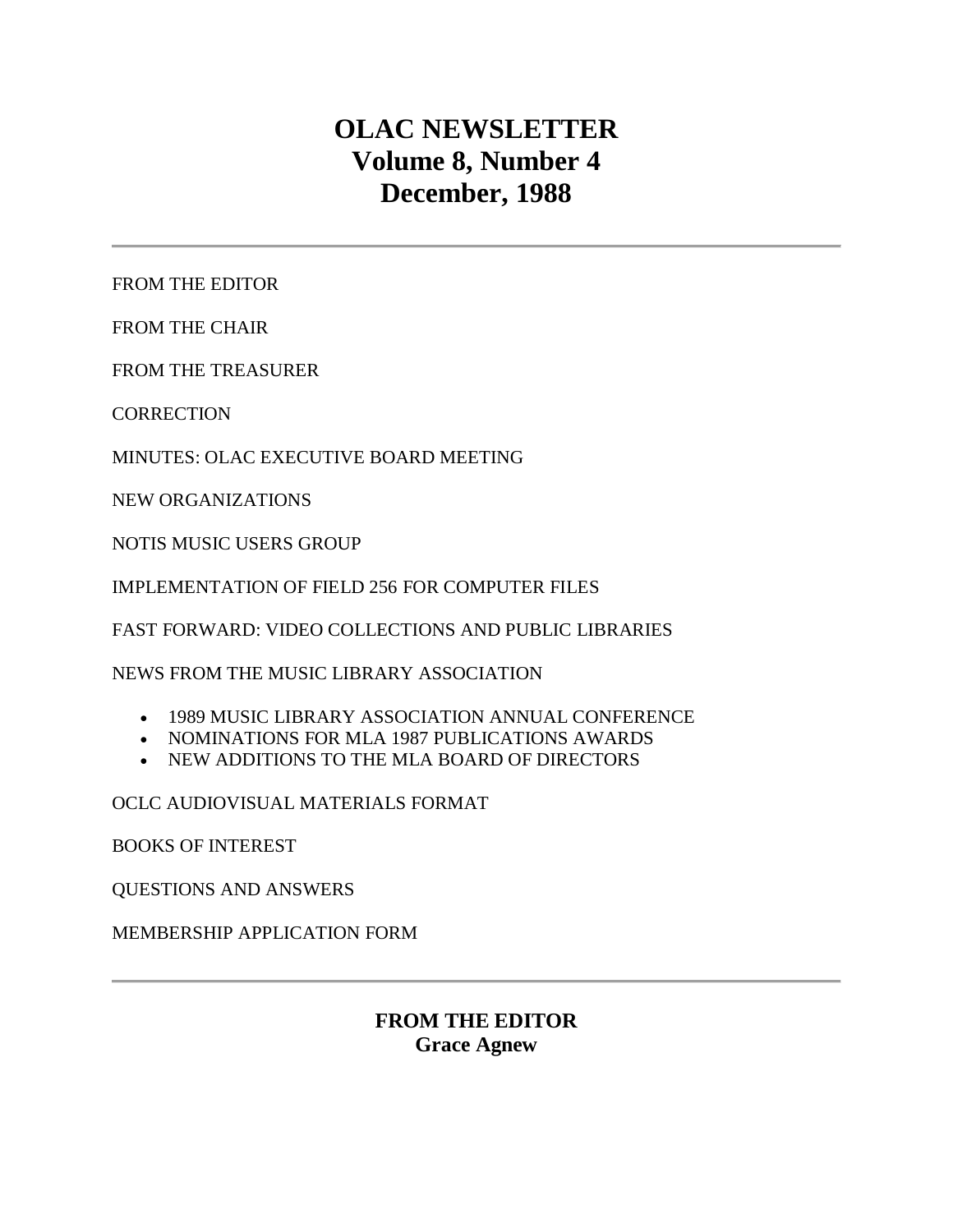As the publication year winds to a close, the last issue of volume 8 includes a number of noteworthy articles and news items. This issue contains some excellent questions and answers in [Verna's column](http://ublib.buffalo.edu/libraries/units/cts/olac/newsletters/dec88.html#q&a) about the treatment of artists' books and colorized films; a lengthy and informative article on a [Public Library Preconference](http://ublib.buffalo.edu/libraries/units/cts/olac/newsletters/dec88.html#video) on the administration of a videocassette collection in the public library from Karen Skellie; an article on [adding Area 3,](http://ublib.buffalo.edu/libraries/units/cts/olac/newsletters/dec88.html#field_256) file characteristics to OCLC records for machine-readable data files, to OCLC records and an article on [type of material codes](http://ublib.buffalo.edu/libraries/units/cts/olac/newsletters/dec88.html#mat_format) for 2- and 3-dimensional materials for OCLC records, both by Jay Weitz of OCLC.

In addition, there is quite a bit of information in this issue about the [Music Library Association,](http://ublib.buffalo.edu/libraries/units/cts/olac/newsletters/dec88.html#mla_news) a very active professional group. The MLA Annual Conference will be held March 14-18, 1989 in Cleveland Ohio. The next *MLA Newsletter* will contain an article from the September issue of the *OLAC Newsletter.* MLA, MOUG (Music Online Users Group) and RTSD-AV are always willing to share information with the *OLAC Newsletter* that may benefit our members. I am delighted to print this information. There are a number of excellent audiovisual library groups with an interest in audiovisual cataloging. I invite all of those groups to share information about their activities with us!

## *Have a wonderful holiday season !*

DEADLINE FOR THE [NEXT ISSUE](http://ublib.buffalo.edu/libraries/units/cts/olac/newsletters/mar89.html) : JANUARY 27, 1989

## **FROM THE CHAIR Glenn Patton**

By the time you read this in the December issue of the *Newsletter*, the 1988 OLAC Conference in Los Angeles will be, we hope, but a pleasant memory for those who attended. As I write, we're looking forward to a jam-packed program and a capacity crowd. Registration for the meeting has reached nearly 140 people. Since that is the maximum number of registrants which we could accommodate in some of the hotel meeting facilities, we were placed in the unfortunate situation of having to turn away some potential attendees. For that, we apologize -- and we promise that we will set our sights higher for our next conference.

Now we look forward to our meetings at ALA Midwinter in Washington. The schedule remains the same:

- Cataloging Policy Committee : Friday, January 6, 8-10 p.m.
- OLAC Business Meeting : Saturday, January 7, 8-10 p.m.
- Executive Board Meeting : Sunday, January 8, 8-10 p.m.

(Check the Conference Program for meeting locations)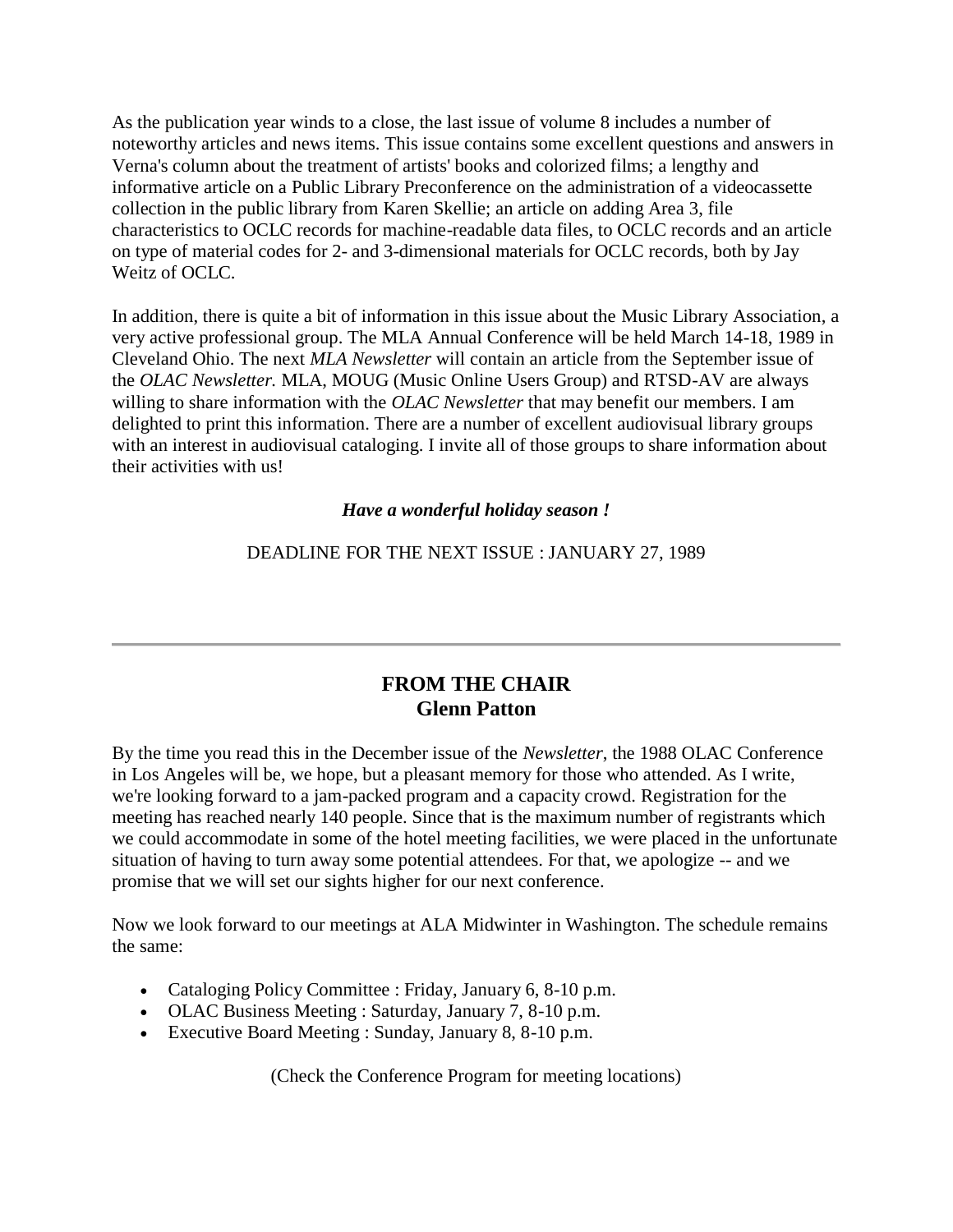This time of year also brings the OLAC Board to the topic of various appointments. If you have not already done so, look at the September issue of the *Newsletter* and volunteer to serve on the Cataloging Policy Committee or make a nomination for the OLAC officers to be elected next spring. We need your involvement.

## **FROM THE TREASURER Catherine Leonardi**

| Reporting period:<br>July 13, 1988 through October 17, 1988 |             |
|-------------------------------------------------------------|-------------|
| Account balance July 13, 1988                               | \$3,307.13  |
| <b>INCOME</b>                                               |             |
| Interest                                                    | 55.58       |
| Back issues                                                 | 83.00       |
| Membership (33 new, 21 renew)                               | 803.00      |
| OLAC fall 1988 conference                                   | 5,084.00    |
| TOTAL INCOME                                                | 6,025.58    |
| <b>TOTAL</b>                                                | 9,332.71    |
| <b>EXPENSES</b>                                             |             |
| Newsletter v. 8, no. 2 (remainder)                          | 238.93      |
| Newsletter v. 8, no. 3 (advance)                            | 700.00      |
| ALA New Orleans room fees                                   | 120.00      |
| Bank charge                                                 | 2.00        |
| OLAC Fall 1988 Conference                                   |             |
| Advance                                                     | 2,000.00    |
| Labels                                                      | 14.53       |
| Photocopies                                                 | 21.74       |
| Postage                                                     | 48.24       |
| Bounced check                                               | 45.00       |
| <b>TOTAL EXPENSES</b>                                       | 3,190.44    |
| Account balance October 17, 1988                            | \$6,142.27  |
| CD at 7.1% matures 11/88                                    | 6,000.00    |
| TOTAL OLAC ASSETS                                           | \$12,142.27 |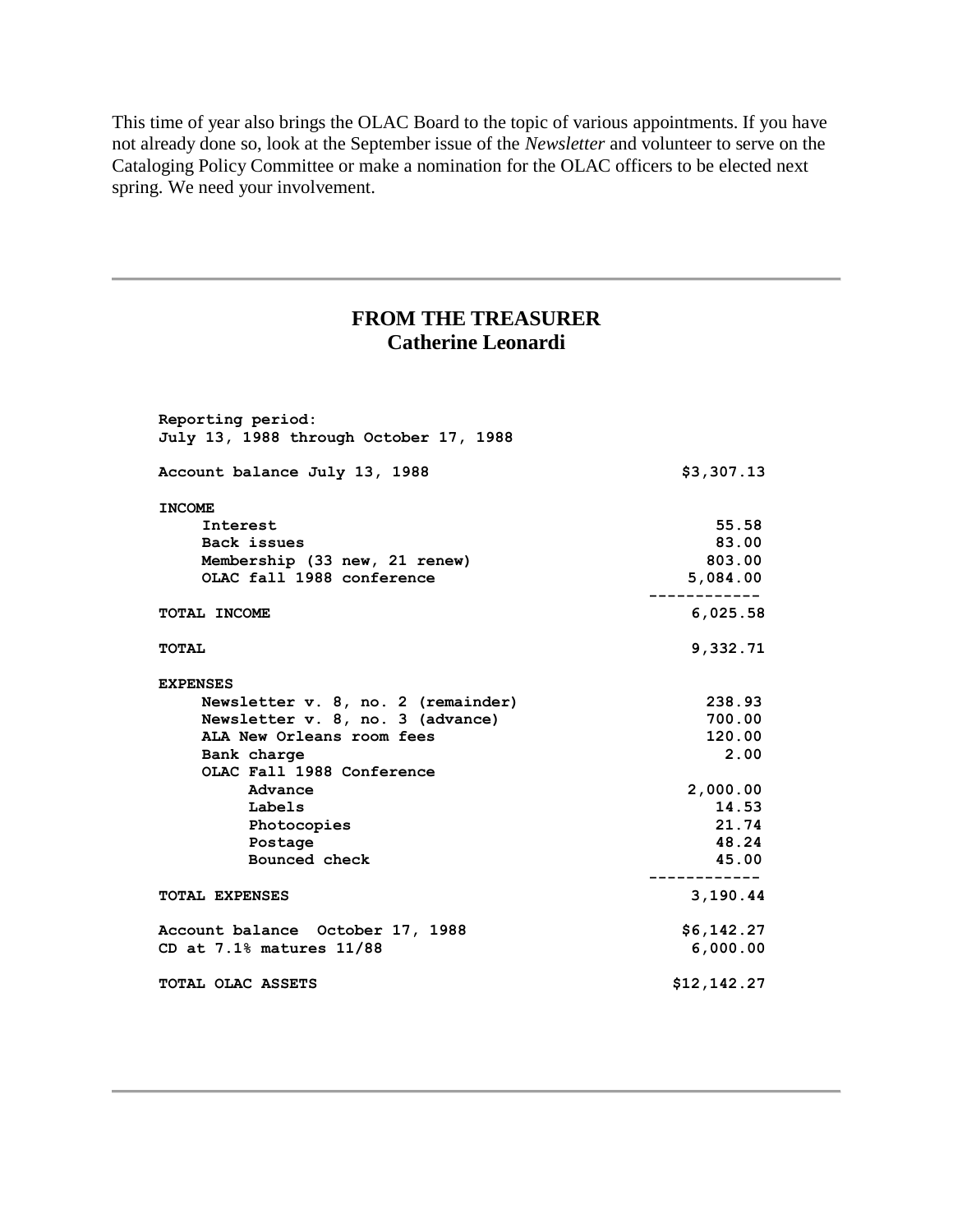## **CORRECTION**

Correction to vol. 8, no. 3 (September, 1988) [p. 15:](http://ublib.buffalo.edu/libraries/units/cts/olac/newsletters/sept88.html#ala)

AACR2 Revised: Past, Present, and Future. Jean Weihs, Chairperson of the Joint Steering Committee for Revision of AACR notes that:

"Canadian participation [in the revision of AACR2] was by the Canadian Committee on Cataloguing, not the Canadian Library Association ... Two coauthors were not included in the article : the Library Association (U.K.) and the Australian Committee on Cataloguing."

This corrects a statement in the article that:

"AACR, AACR2, and AACR2 rev. are the results of the efforts of the American Library Association, the British Library, the Canadian Library Association and the Library of Congress."

## **MINUTES OLAC Executive Board Meeting July 10, 1988 New Orleans, Louisiana**

Board members present were: Susie Gegenhuber, Glenn Patton, Catherine Leonardi, Richard Thaxter, J.O. Wallace, and Grace Agnew. Guests present were: Ellen Hines, Verna Urbanski, Katha Massey, Sarah Rouse, Bernie Karon, Dorian Martyn and Bo-Gay Tong.

The meeting was called to order at 8:20 PM.

### 1. **Secretary's Report (Susie Gegenhuber):**

Minutes were approved, with the clarification that Sheila Intner received permission to print OLAC Q&A as fillers in LRTS, and spelling corrections to Almquist and Chaffee. The Board advised that summary minutes are fine, as long as they convey the gist of the meeting.

### 2. **Treasurer's Report (Catherine Leonardi):**

Cathy distributed the Treasurer's Report. The Board approved power-of-attorney to Cathy for the next six months.

The Board approved a one-time payment for expenses for OLAC members serving as workshop leaders at the OLAC National Conference.

Verna Urbanski reported that the *OLAC Newsletter Index* costs \$1,000 to print and will be getting larger until v. 1-10 is cumulated. Machine stapling is an extra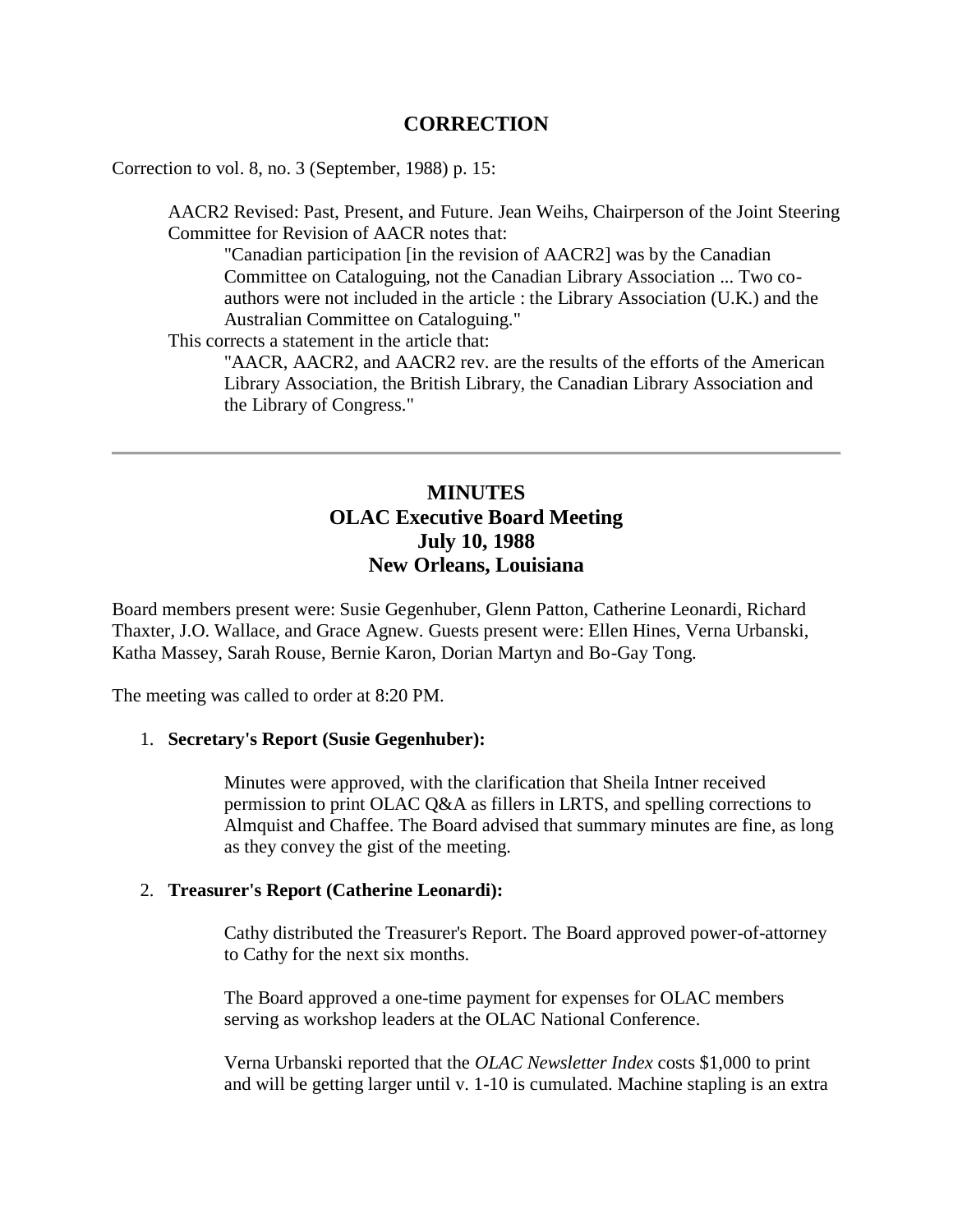\$25. She will start indexing over at v. 11. The Board approved a budget increase of \$50.

## 3. **Newsletter Report (Grace Agnew):**

Grace reported that the *Newsletter* costs about \$700-800 to print. She has about 150 extra copies.- Verna would like a half dozen copies, and Bo-Gay Tong would like about 50 for the conference. The rest will be sent to Cathy.

Dick Thaxter will send Grace a copy of the new application form.

The Board approved purchase of a box of diskettes so Verna can send her contributions to Grace for the *Newsletter*.

## 4. **Office Nominations (Dick Thaxter):**

The nominating committee will be accepting Treasurer and Vice Chair/Chair-Elect this year.

### 5. **Conference Planning (Bo-Gay Tong):**

The Planning committee (Sheila Smyth, Bernie Karon, Jackie Caffee) has been working on the conference. Speakers are confirmed; Ed Glazier and Anne Fox will fill in for Dick Thaxter. Respondents to Gordon Thiel will be Sheila Smyth, Verna Urbanski, and Susie Gegenhuber. The Board agrees that the program and tours look excellent.

Main speakers and workshop leaders' conference fees are waived, as well as Board members and Planning Committee members, but everyone will have to pay bus tour fees.

Jackie Caffee is handling publicity. There will be a PR mailing of about 300 packets that will saturate Southern California as well as other areas.

Two people have volunteered for local arrangements. Bobbie Ferguson will get recorders to report on sessions for the *Newsletter*. Bernie Karon will develop an evaluation form.

Verna suggested that maps from the airport and to the Motion Picture Academy be included in the confirmation.

There will be a call for volunteers for CAPC in the *Newsletter* . Three or four positions will be vacant. Dorian suggested that we find a new CAPC Chair for the next year, since she is working on her MBA.

### 6. **OLAC Programs**

Glenn and Verna recommended that we not have a program in Dallas.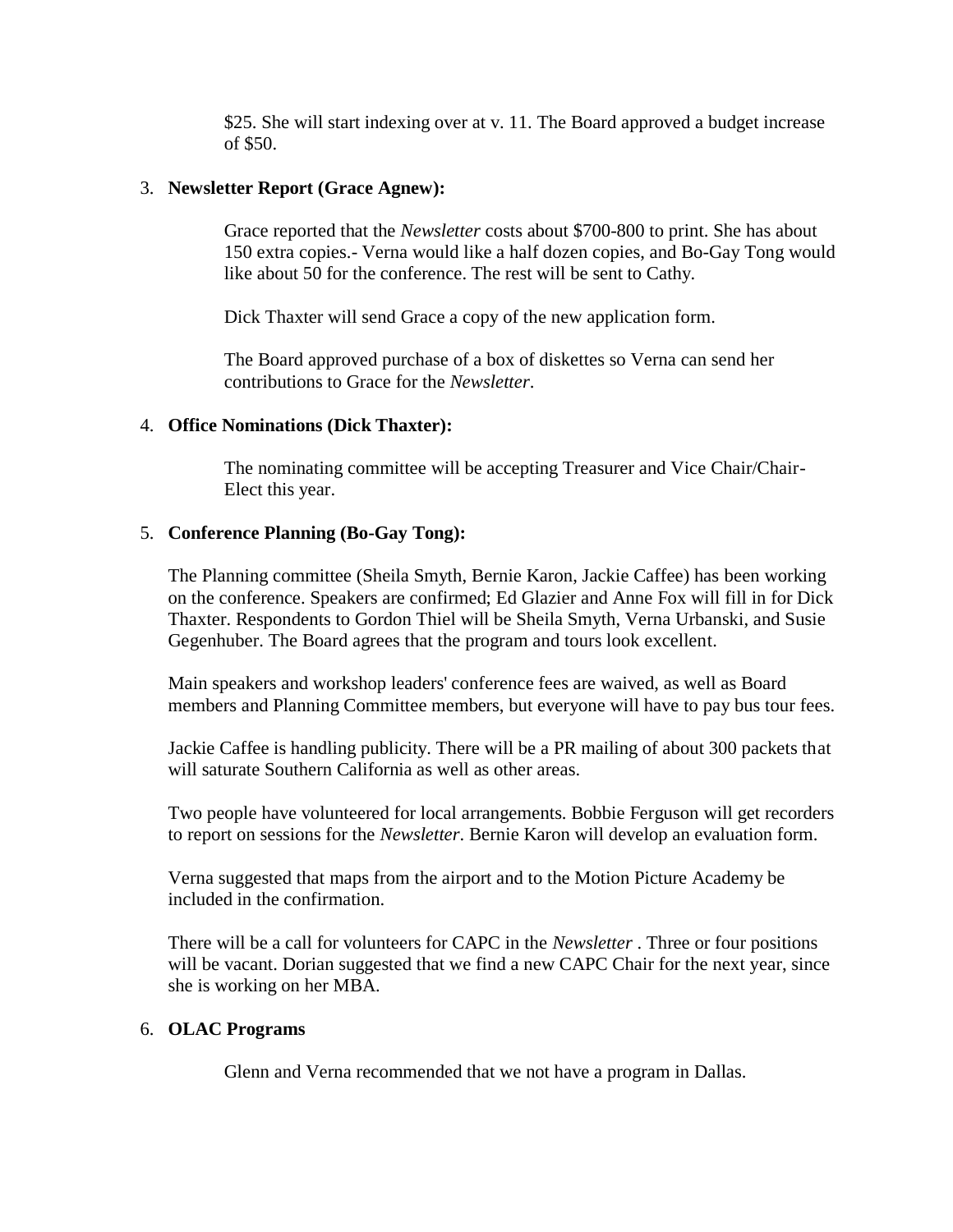### 7. **Committees**

The Past Past-Chair (Dick) and Bernie wi11 be the Nominating Committee.

The Past Chair (J.O.) and hopefully Marilyn Craig will be the Awards Committee.

### 8. **New Business**

Changing the time of the Sunday night Board Meeting was discussed. Dick Thaxter volunteered a room at LC, but we were not able to agree on a time. Glenn Patton will work on resolving this issue this fall.

Katha Massey raised the issue of the low ballot return (55 out of 600) for officer elections. We do have descriptions of committees in the *Newsletter*, and we do ask for volunteers on the registration form. The Board should receive a list of people who volunteered, when it becomes possible to extrapolate this data from the address file.

The meeting was adjourned at 9:20 PM. Respectfully submitted, Susie Gegenhuber, OLAC Secretary

## **NEW ORGANIZATIONS**

The RTSD AV Committee has appointed members to a Subcommittee on Cataloging. Members are:

Lois McCune, Chair Patricia Vanderberg Mary Mundy Daniel Kinney Sheila Smyth Marilyn Craig Jane Dunbar Magree Sylvia Richardson Bruce Johnson (ex-officio)

## **NOTIS MUSIC USERS GROUP**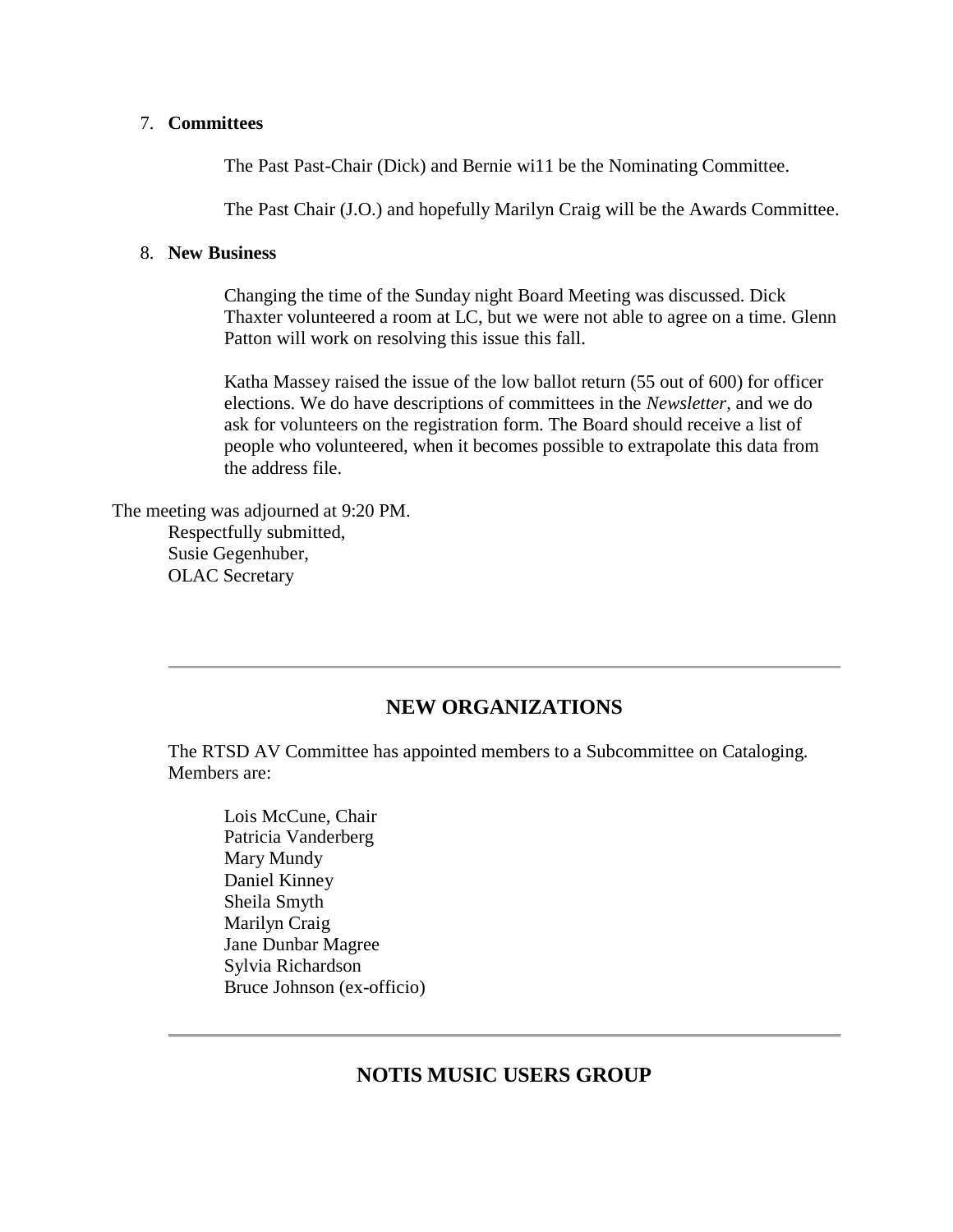A NOTIS Music Users Group has been formed to express the concerns of music users to NOTIS Systems, Inc. For further information, contact the Chair, Janet Bischoff, at the following address:

Janet Bischoff Harold B. Lee Library Brigham Young University Provo, UT 84602 Ph: 801-378-2905

## **IMPLEMENTATION OF FIELD 256 FOR COMPUTER FILES**

When the *Anglo-American Cataloguing Rules, second edition, Chapter 9, Computer Files, Draft Revision*, was issued in 1987, it outlined rules for Area 3, File Characteristics. This area was designed to indicate the type of computer file (data, program, or data and program) and to present the characteristics of those files (number of files, records, statements, bytes, etc.) according to rule 9.3.

*Update no. 15* to the *Marc Formats for Bibliographic Data*, announced in *OCLC Technical Bulletin no. 181* and implemented in April 1988, creates the new 256 field, File Characteristics, for this purpose.

Information for this area should generally be taken from explicit statements in accompanying documentation. For most commercially-available microcomputer software, it will be difficult to find, and unnecessary to record, such information. In practice, this area will most often be employed for the description of "remote access" files.

Before the creation of this new 256 field, OCLC had recommended that users who felt the need to record these file characteristics enter encoding level K records and keep the OCLC numbers of the records. Now that the new field exists, users can return to these records and upgrade them with the new information. Instructions on the lock-and-replace procedure for minimal- level upgrades can be found in *Cataloging: User Manual*, 2nd ed. (rev. December 1987), Chapter 9, "Replacing a Master Record."

Submitted by Jay Weitz Quality Control Librarian Online Data Quality Control Marketing & User Services Division OCLC, Inc.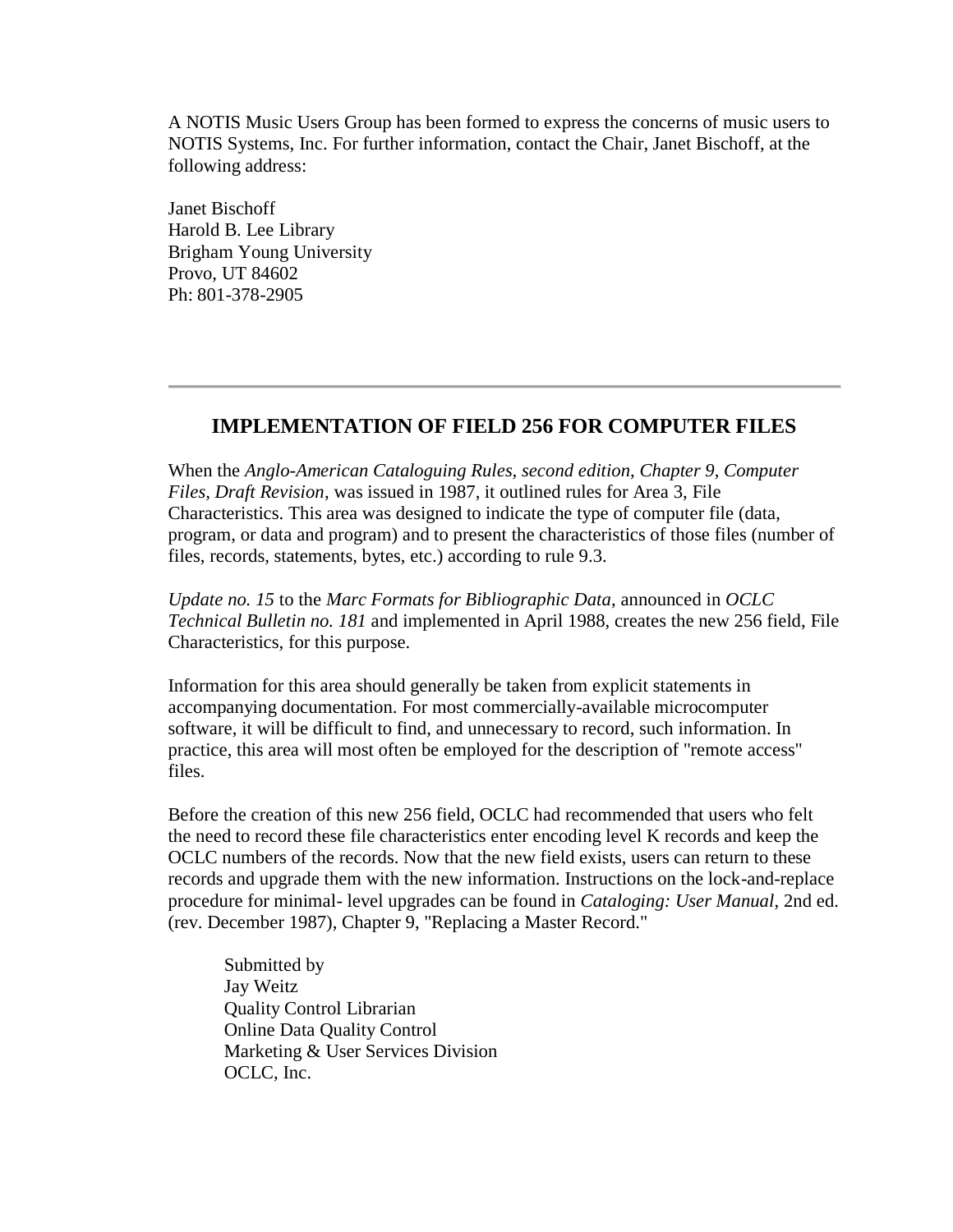## **FAST FORWARD: VIDEO COLLECTIONS AND PUBLIC LIBRARIES Report of a PLA Postconference April 30 - May 1, 1988**

### **Session: Acquisitions, Collection Building, Programs, and Circuits. (Jim Scholtz.)**

A recent survey determined that 30% of libraries now circulate videos; 10% own 1000+ titles; and 81% purchase through distributors. Collections generally were about 50% feature films, 35% children's films and the balance, alternative videos (how to's, travel, health, etc.)

Acquiring videos is similar to ordering periodicals in that many large and small vendors may be used. The problem of simultaneous distribution of the same title at different prices is common. Tracking the fill rate from various vendors could help determine which vendors give the best service. For a volume discount, batching orders with other library systems was suggested since library video purchases are now less than 1% of all video sales and do not rate much attention from vendors.

The publications *Video Software Dealer* and *Video Insider* which can be obtained free, were suggested as sources of video information.

The public library's goal in building a video collection should be to complement video stores and not to compete to supply the hottest feature films. To develop a video collection, the library should:

- 1. Evaluate services and resources within budget limits.
- 2. Assess community recreational/educational needs in terms of video (overt, unexpressed and unactivated needs)
- 3. Set realistic goals, measurable objectives and procedures.
- 4. Develop and evaluate implementation strategies.
- 5. Choose strategy -- formulate policies and procedures to include:
	- Collection development
	- Selection
	- Censorship
	- In-house use
	- **Materials organization**
	- Circulation
	- **Acquisitions**
	- Cataloging and processing
	- Weeding
	- Shelving
	- Security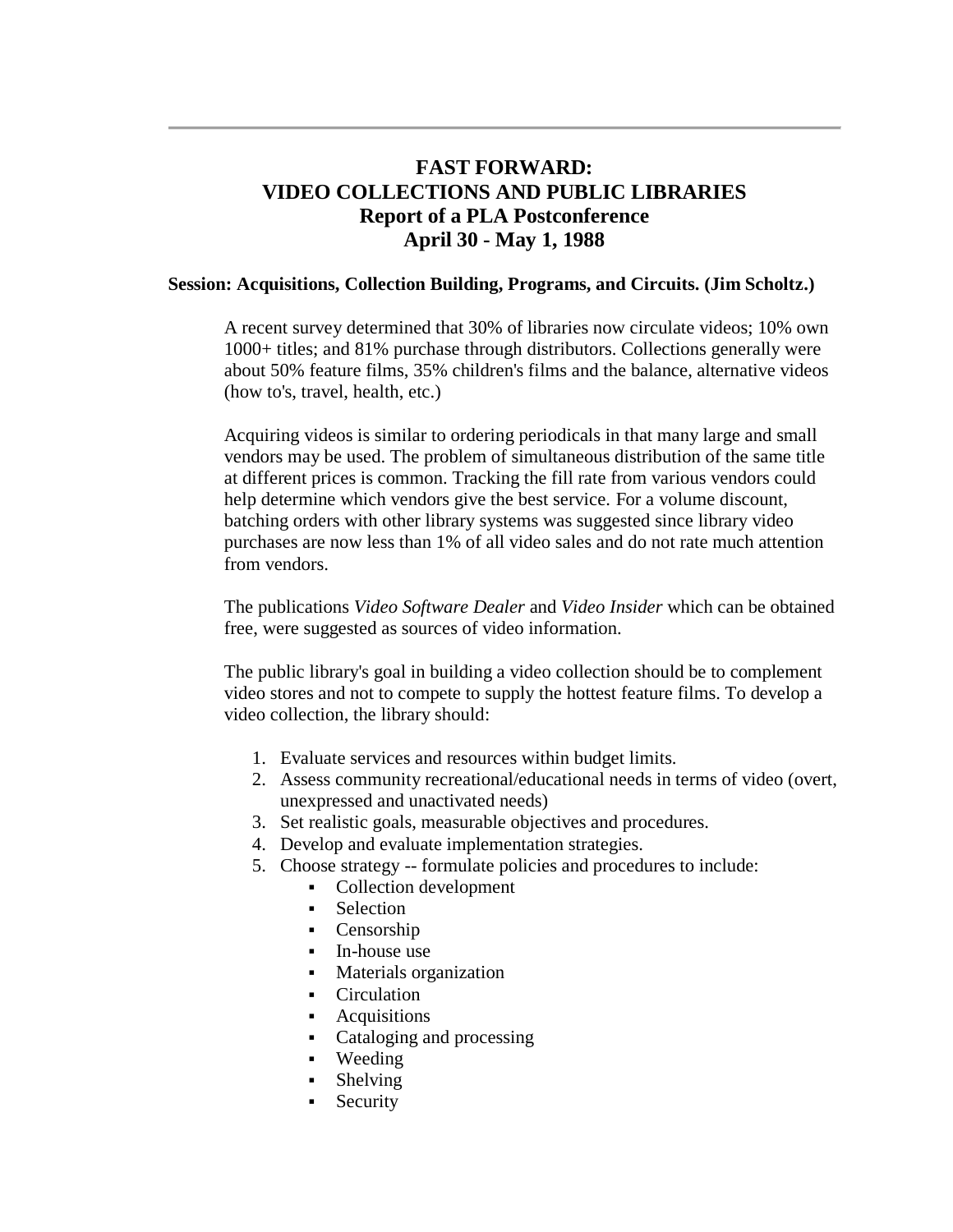- Patron Access
- 6. Implement strategies -- establish target dates -- advertise (don't promise what you can't deliver)
- 7. Monitor and evaluate progress toward goals and objectives on a regular basis.

On the subject of "home use only," Scholtz noted that libraries are not "educational institutions" in legal terms; therefore "home use only" videos cannot be used in library programs. He also noted that most videos will have the "for home use only" leader, whether or not public performance rights are attached to the particular title. The library is not responsible under law for the actions of the patron after the patron has checked out the video. It is not even necessary to inform the patron of the home use restriction.

### **Session: Budgets, Statistics, and Policies (Jim Scholtz):**

The average loan time for video is 2-3 days. Scholtz' system used a one-week loan during which time he estimated each video received 5 plays. A 2-tier circulation system was suggested in which nonfiction titles could be circulated for longer periods of time or perhaps more titles per patron.

Circulation policy should include freedom to view, the Library Bill of Rights and a statement concerning any age restrictions.

NASA will record some of their programs on library cassettes free with public performance rights. Programs can also be acquired for free via off-air taping and kept for a limited period of time. This procedure seems full of possible problems.

### **Session: Marketing the Library Video Collection**

This panel discussed how to market videos to patrons. One panelist (from Baker & Taylor) urged us to think of our patrons as customers in a marketplace, to segment and identify our patron base (with or without children, English or non-English speaking, etc.) and to compare our collection with our customers. She suggested observing marketing techniques in general for ideas; observing our competition, the video stores, for their techniques in promoting business; brainstorming with staff for a total marketing plan; looking for strengths and weaknesses in the collection and building on the strengths. The challenge is to define a video collection that will have lasting value and will make the library unique.

Another panelist encouraged us to look at what patrons want, rather than what we would like to give them. He was in favor of making promotion of video an "event," i.e., having a department store advertise and pay for a cooking demo at the library and advertising cooking videos. Another of his ideas was to crosspromote by displaying books and videos together. He did note that video distributors will provide promotional materials to libraries on request at no charge.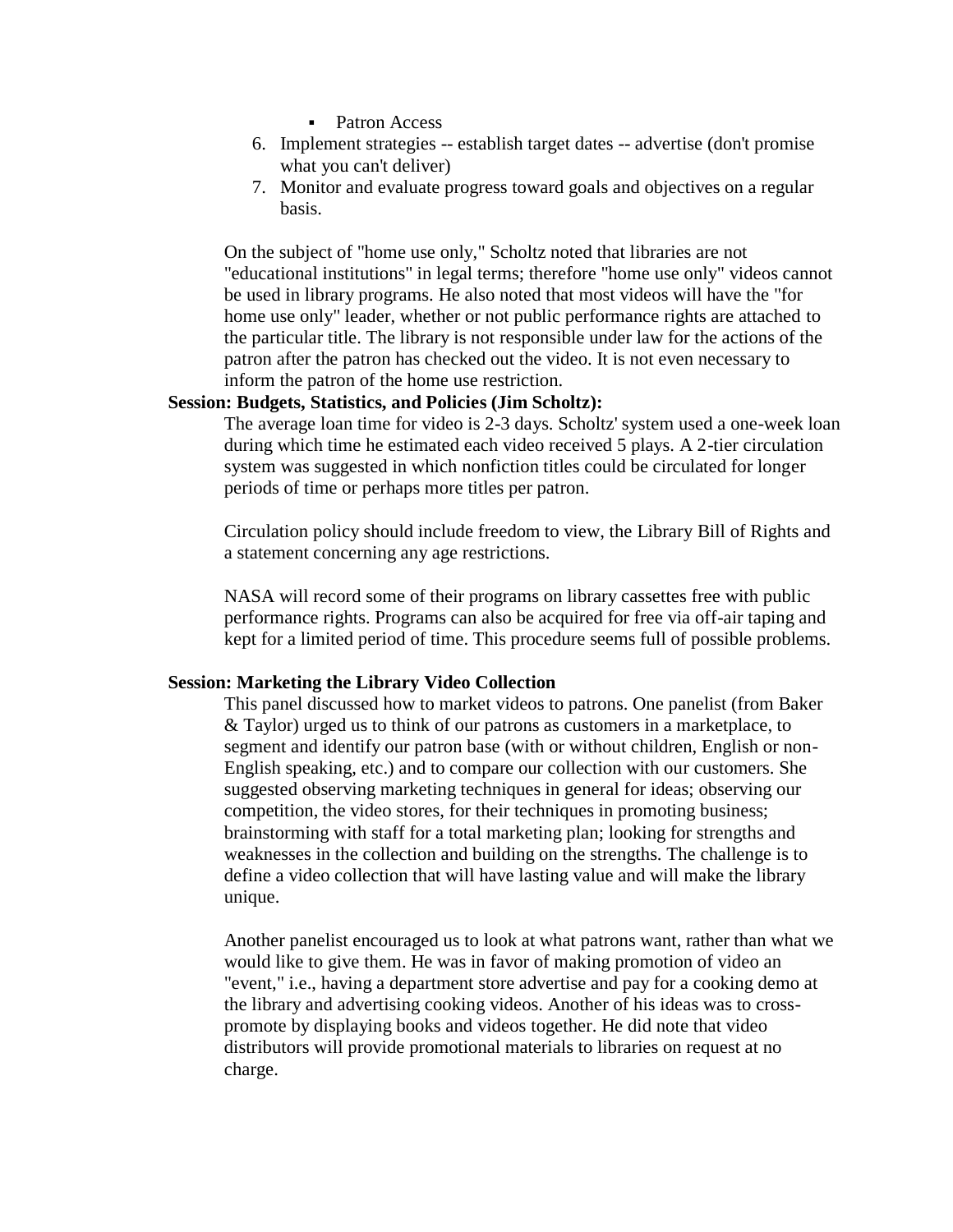### **Session: Circulation, Security, Equipment (Randy Pitman)**

Video should be handles like print -- in mast cases as just another information medium. Circulation policy should include: eligible borrowers, number of videos allowed per borrower, length of loan, charges, overdues, do's and don'ts (e.g. don't leave in a bookdrop). A label or bookmark for suggested maintenance and a responsibility for damage statement ("the library is not responsible for damage to patron's VCR") could be helpful.

Some titles ("Stop smoking in 21 days") may require flexible circulation periods. He forsees the circulation period, on the average, becoming 3-4 days in the future.

In checking in new videos, make sure the breakout tab has been punched out. Because it is easy for a patron to cover the tab with tape and record over the video, it is necessary to check every return for tampering or damage.

One security idea is to engrave the library's name on the back of the video case. Another is to open the hinge on the tape and use a silver marker on the leader with the library's OCLC symbol or other abbreviation to indicate ownership. It was noted that many library security systems, such as electromagnetic tape systems, erase videos, although 3M has a new low magnetic strength just for video.

Secure storage is a problem with regard to space for mast libraries. Some have used a one-box system for instructional tapes and have had few theft problems.

A 1986 survey by Kodak determined that educational video has a life of 10 years and feature video only 2 years with around 200 circulations.

Pitman listed several pieces of equipment necessary for maintaining a video collection: inspector (\$1000), rewinder/cleaner (\$100), tape splicer, 1 or 2 VCR's and monitors to check and review, and special screwdrivers for security screws. He urged the saving of parts from discarded videos for repair of others. These screws, spools and hinges can easily be kept in a tackle box. Repair should be done on a regular schedule, collecting and working on a group of videos, rather than one by one. A damage log should be kept in a card file. It is difficult to assign blame for damage unless a video inspector is used for each return. Pitman estimates it would take 1 FTE to inspect 100 videos per day.

*Do it Yourself Video Repair* was highly recommended. It is available from Multivideo, Inc., / P.O. Box 35444 / Charlotte, NC 28235 (704-536-6928). This company also sells a set of screwdrivers necessary for the removal of the varied security screws on tapes.

### **Session: Blanket Licensing**

Representatives from Motion Picture Licensing Corporation and Films Incorporated listed the many film companies with which they had exclusive rights for licensing public performance rights. It is clear that a license is needed for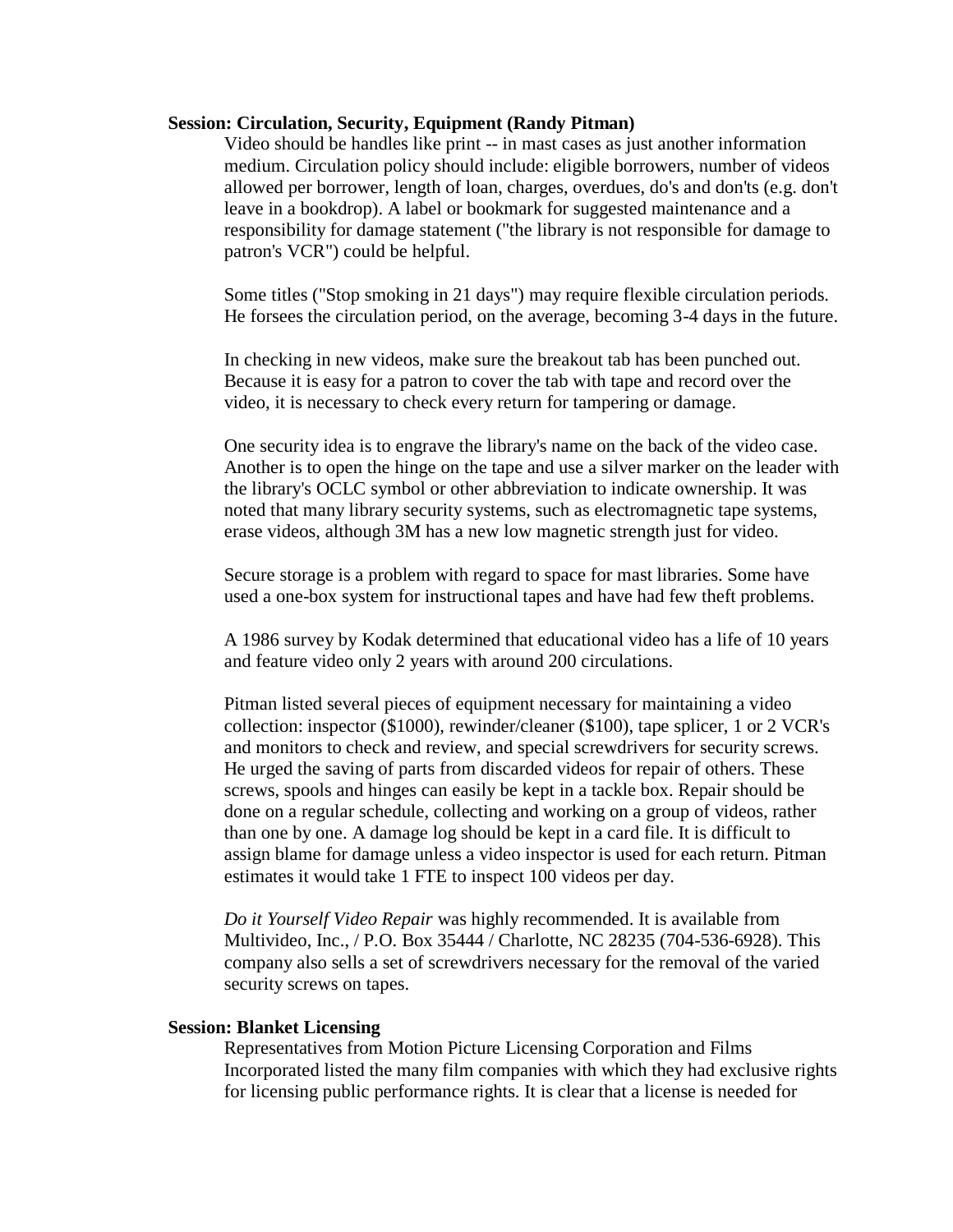doing any programming with video within a library building with a "for-homeuse-only'' video. Blanket licensing fees are based on population served and number of branches involved. Every building which uses video for programming must be licensed on an annual basis. The license does not cover use of video outside the building so licensed. Outside groups should be told what the rules are on home use or given printed rules at checkout, and should be referred to a licensing agency if they wish to show video to a group.

Karen Skellie Children's Librarian DeKalb County Public Library

## **NEWS FROM THE MUSIC LIBRARY ASSOCIATION**

## **1989 MUSIC LIBRARY ASSOCIATION ANNUAL CONFERENCE**

The 58th Annual Conference of the Music Library Association will be held March 14-18, 1989 at the Stouffer Inn in Cleveland, Ohio. A preconference workshop, "Music in an Online Environment" will be held March 14-15. Regular sessions will include musical iconography at the Cleveland Museum of Art, preservation planning, shared systems and regional library networks, managing administrators, and music publishing in the 1990s.

For more information contact:

Martin A. Silver Music Library University of California Santa Barbara, CA 93106 (805) 961-3609

## **NOMINATIONS FOR MLA 1987 PUBLICATIONS AWARDS**

The Music Library Association is now inviting nominations for awards for 1987 publications in the fields of music and music bibliography. One prize will be awarded in each of three categories:

• The VINCENT H. DUCKLES AWARD for the best book-length bibliography or other research tool in music published in 1987.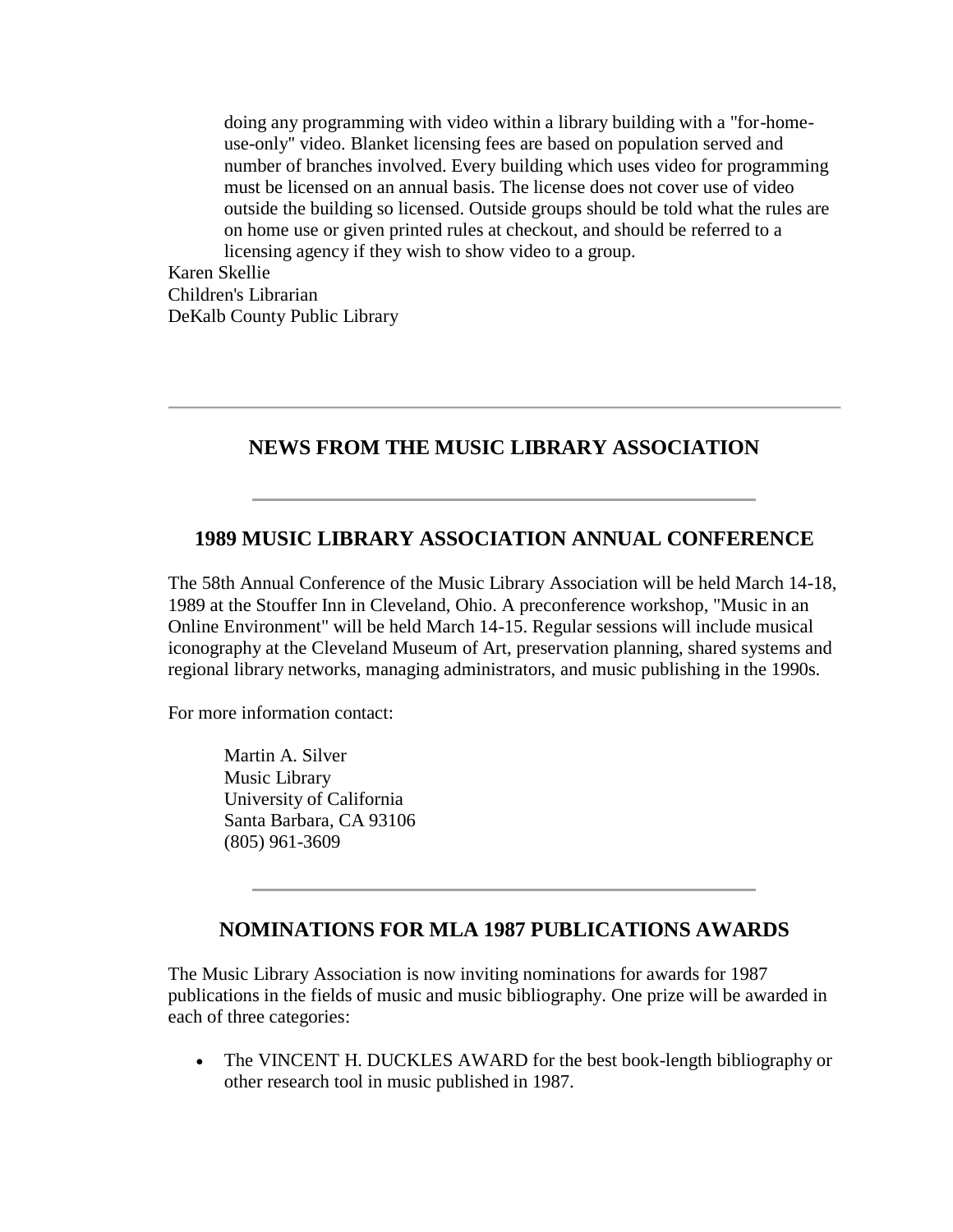- Award for the best article-length bibliography or article on music librarianship appearing in 1987.
- Award for the best review of a book or music score appearing in the 1987 issues of *Notes.*

Nominations should be addressed to:

Karl Kroeger 9260 Newton Street Westminster, CO 80030

## **NEW ADDITIONS TO THE MLA BOARD OF DIRECTORS**

The Music Library Association announces the election of Susan T. Sommer as its Vice President/President-Elect, and the appointment of Arsen Ralph Papakhian as Executive Secretary.

Sommer, Head of the Rare Books and Manuscripts Section and Curator of the Toscanini Memorial Archives at the New York Public Library, has served as review editor and editor of *Notes*, has taught music librarianship and performing arts bibliography at Columbia University, lectured on opera for the Metropolitan Opera Guild and is the author of several articles.

Papakhian, Music Technical Services Librarian at Indiana University, has long been active in MLA, has served as Secretary of the Music OCLC Users Group and is the author of several articles.

--- Submitted by Bobbie DeCoster

## **OCLC AUDIOVISUAL MATERIALS FORMAT: Revised Guidelines on 2- and 3-Dimensional Materials**

The following guidelines for 2- and 3-dimensfonal materials may be helpful when users are trying to determine what fits where in the Audiovisual Materials Format. The addition of the type of material code for "art reproduction" and the broadening of the definition for "art original" have necessitated revision of the previous guidelines. The lists of specific kinds of materials are suggested but hardly exhaustive.

## **Type k -- Two-Dimensional Non-Projectable Graphic Representations**

 **Type Material a - Art Original**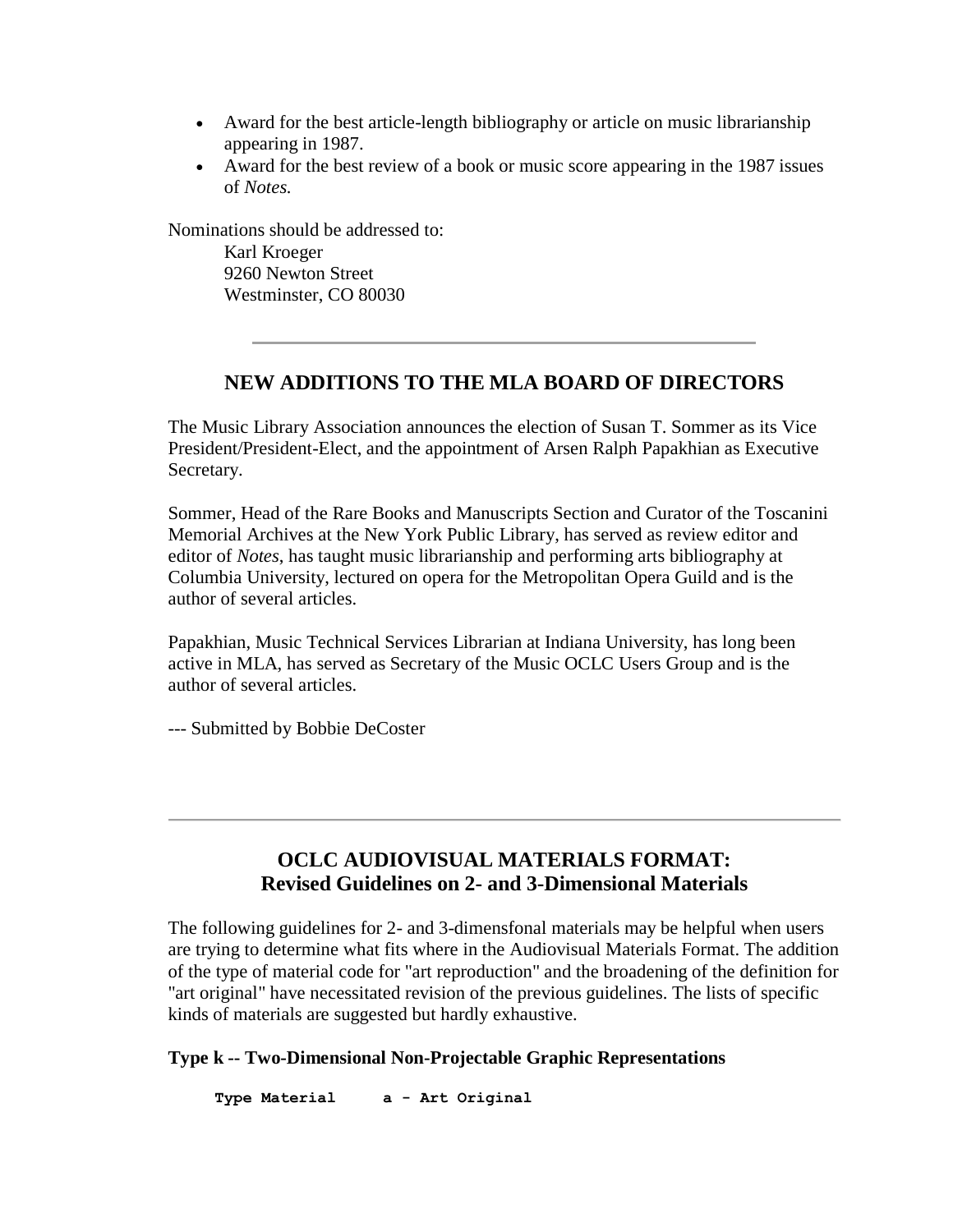**An original two-dimensional art work created directly by an artists in contrast to a reproduction of such a work. Includes original collages, drawings, paintings.**

#### **c - Art Reproduction**

 **A two-dimensional mechanically-reproduced copy of an art works usually one of a commercial edition. Includes art prints, study prints, lithographs, engravings, etchings, woodcuts, etc.**

#### **i - Picture**

 **A two-dimensional visual representation accessible to the unaided eye and usually on an opaque backing. Use when a more specific category is not appropriate. Includes posters, postcards, radiographs, photographs, photoprints, photonegatives, stereographs, etc.**

 **k - Graphic**

 **Generally, do not use; used only when neither AACR1 nor AACR2 serves as the basis for the description and the material is being treated as original or historicals for instances when cataloged according to Elisabeth W. Betz's "Graphic Materials: Rules for describing original items and historical collections" (Washington, D.C.: Library of Congress 1982). 1 - Technical Drawing A blueprints architectural renderings cross sections diagrams details elevations perspectives plans working plans etc., made for use in an engineering or other technical context.**

#### **n - Chart**

 **An opaque sheet that presents data in either graphic or tabular form. Includes both graphic and tabular wall charts, flip charts, calendars, etc.**

 **o - Flash Card**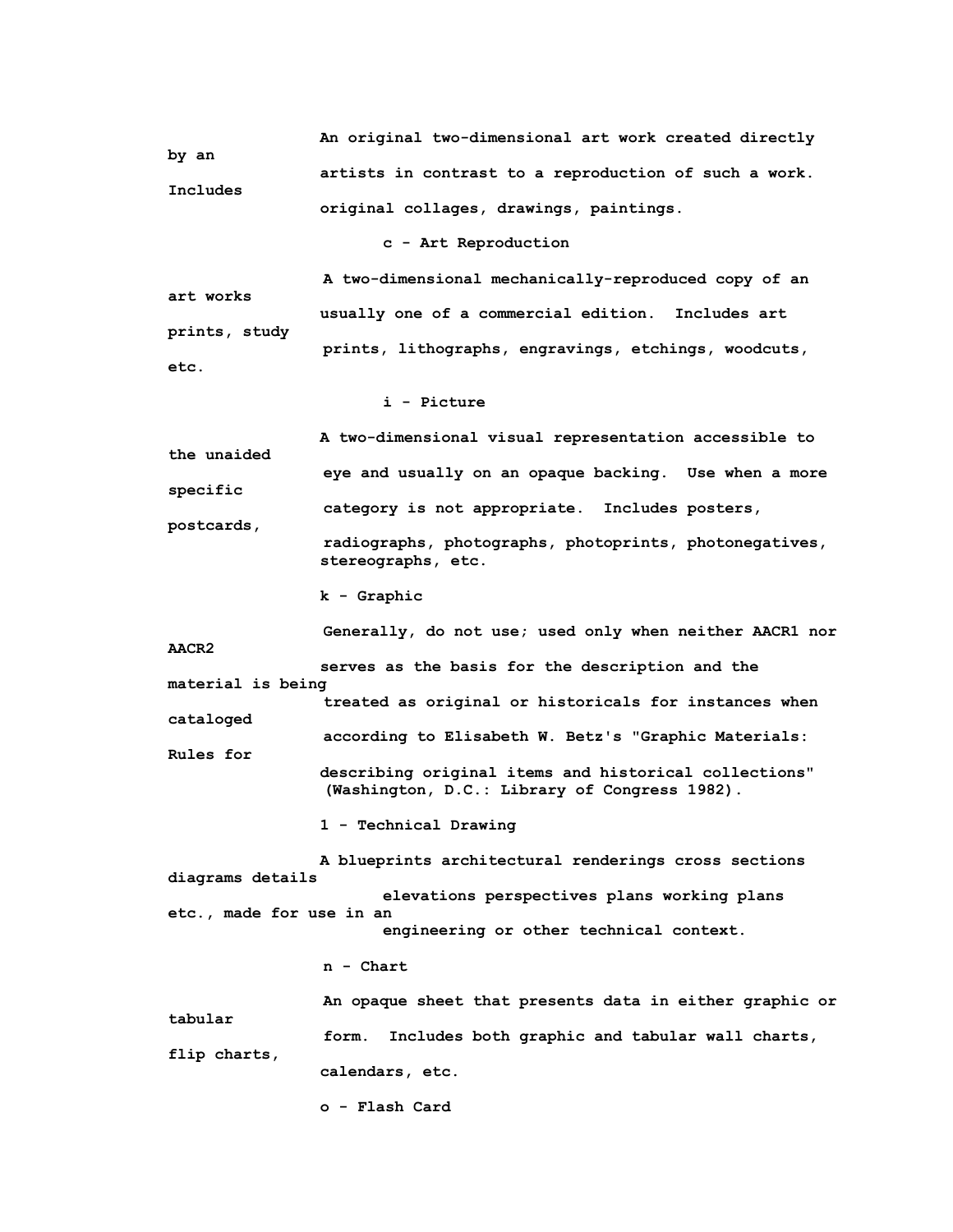**A card or other opaque material printed with words, numerals, or pictures and designed for rapid display. Includes activity cards. z - Other type of material Other two-dimensional non-projectable graphic materials that do not fit readily into any of the other categories. Includes computer produced graphics, duplication masters, spirit masters, transparency masters, garment patterns, etc. Type r -- Three-Dimensional Artifacts and Naturally-Occurring Objects Type material a - Art original A three-dimensional art object created directly by an artist, in contrast to a reproduction of such a work. Includes sculptures and statues. c - Art reproduction A three-dimensional mechanically-reproduced copy of a work of art, generally one of a commercial edition. Includes reproductions of sculptures and statues. d - Diorama A three-dimensional representation of a scene created by placing objects, figures, etc., in front of a twodimensional background. g - Game An item or set of items designed for play according to prescribed rules and intended for recreation or instruction. Includes puzzles and simulations. p - Microscope slide A transparent, usually glass mount containing a minute object to be viewed through a microscope or microprojector. q - Model**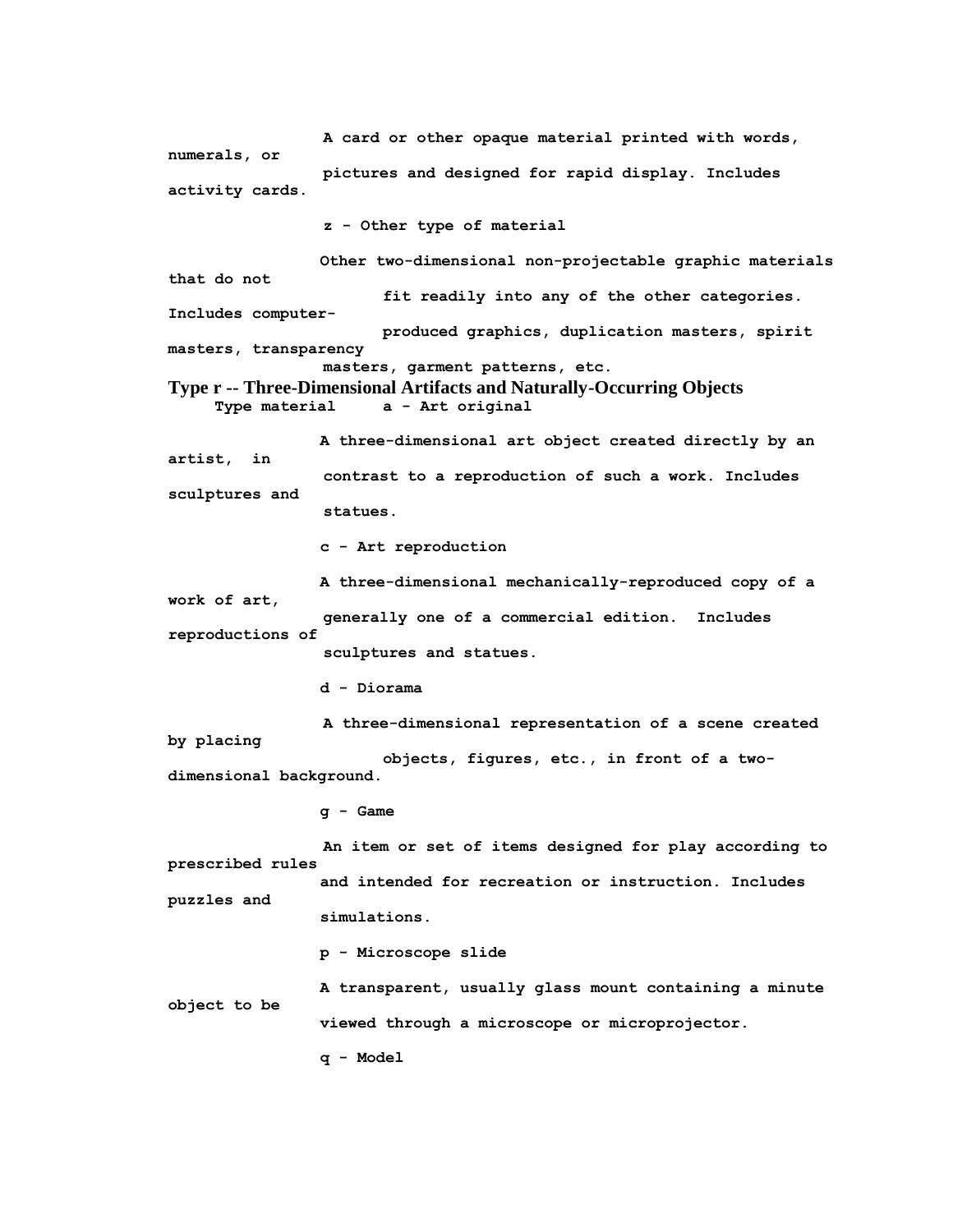**A three-dimensional representation of a real thing or an imagined object, either of the exact size of the original or to scale. A model may or may not be operational. Includes mock-ups. w - Toy A material object for children or others to play with, often an imitation of some familiar object; a plaything; something contrived for amusement rather than for practical use. Includes puppets. r - Realia All naturally-occurring objects and any other threedimensional item made or modified by humans that does not fit into any of the other categories. Includes machines, stitchery, clothing, rubber stamps, templates (pattern stencils, e.g., alphabets for lettering, shapes for flow charts, etc.), jewelry, pottery, musical instruments, fabrics, tools, utensils, sea shells, rocks, holograms, furnitures etc.**

Jay Weitz Quality Control Librarian Online Data Quality Control Marketing & User Services Division OCLC, Inc.

## **BOOKS OF INTEREST**

### *MARC for Archival Visual Materials*

The Chicago Historical Society announces the publication of *MARC for Archival Visual Materials: A Compendium of Practice* by Linda J. Evans and Maureen O'Brien Will. Produced with support from the National Historical Publications and Records Commission, the Compendium provides usage rules and examples from ten repositories who use MARC format to computer catalog archival photographs, prints, greeting cards, moving image materials, and architectural drawings.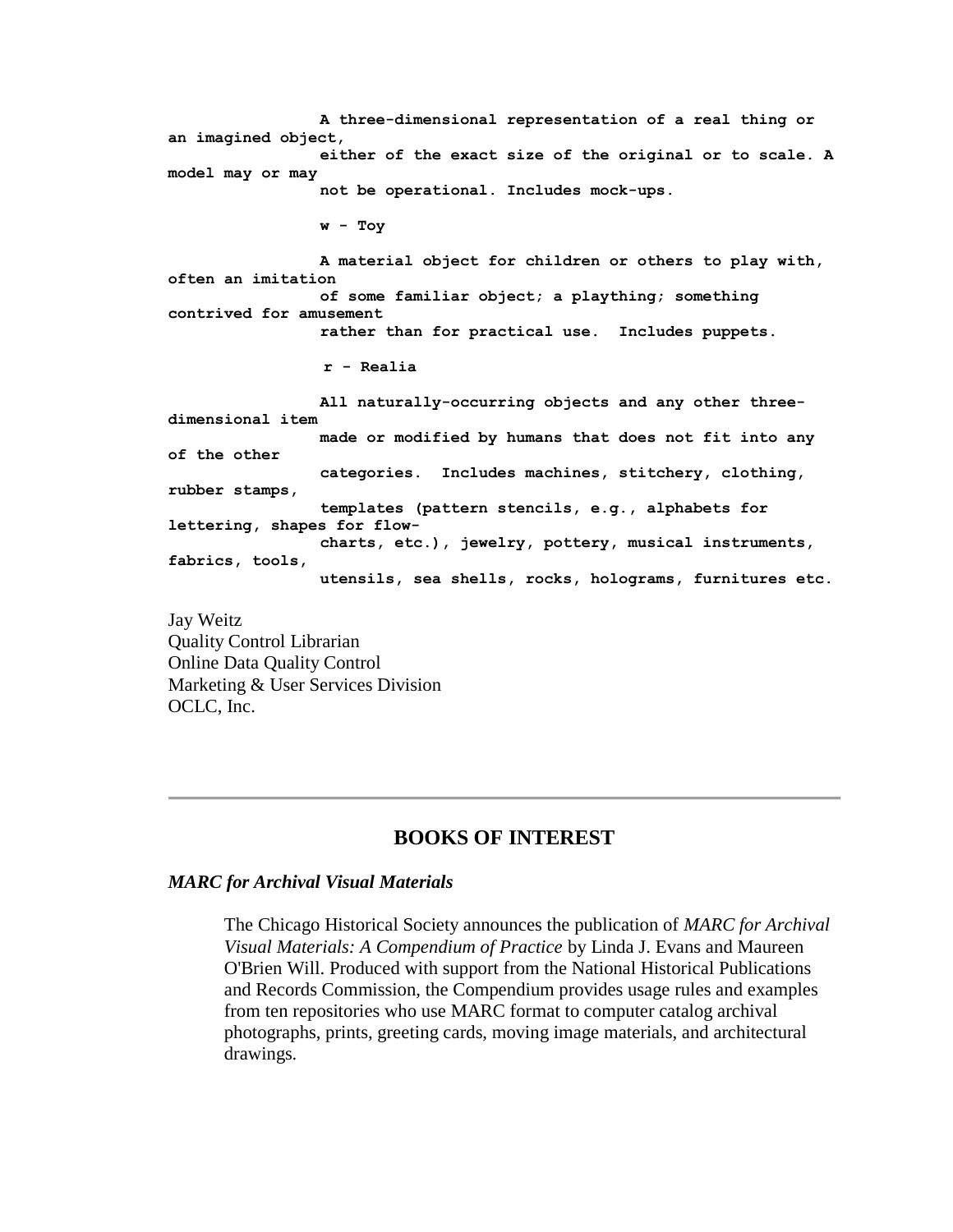This publication is intended primarily for those who have collections of archival visual materials that they plan to catalog using the MARC format. It is not a selfteaching manual.

Available November 15, 1988, the *Compendium of Practice* may be ordered, while supplies last, for a postage and handling fee of \$5.00. Please send orders to:

Chicago Historical Society Prints and Photographs Department Clark Street at North Avenue Chicago, Illinois 60614

## **Yee, Martha M.** *Moving Image materials: Genre Terms.* **Washington, D.C. : Cataloging Distribution Center, Library of Congress, 1988. \$20.00**

All catalogers of moving image materials should purchase a copy of Yee ' s work. Developed by the National Moving Image Database (NAMID) Standards Committee of the National Center for Film and Video Preservation (NCVFP), the list is an attempt at standardization of terms used for cataloging moving image materials.

The lengthy introduction carefully and clearly explains what the list is and what it is not. For example, it is not a list that can be used by catalogers responsible for special collections of films. It is useful for catalogers who have collections containing a wide variety of moving images in fictional works. Also, the list is not overly developed in the area of television by means of "time slot or type of broadcast."

Excellent explanation is made for the use of all abbreviations. In addition, the examples provided under some of the terms help the cataloger further understand the way in which the term is used.

Clearly, this book is an important reference item for all catalogers of this type of material. The introduction calls for curators, etc. of special collections to submit candidate terms to the Standards Committee.

This is the first edition. Plans for subsequent editions that will hopefully include input from catalogers who have used the first edition, will be published. The NAMID deserves high laurels for developing this list and attempting to standardize terminology in this area. Their openness to suggestions is especially to be commended.

A final useful feature in the explanation in the introduction of the criteria used for selecting terms, and a list of the nine sources from which terms were taken. Highly recommended for library and archives catalogers of moving image materials.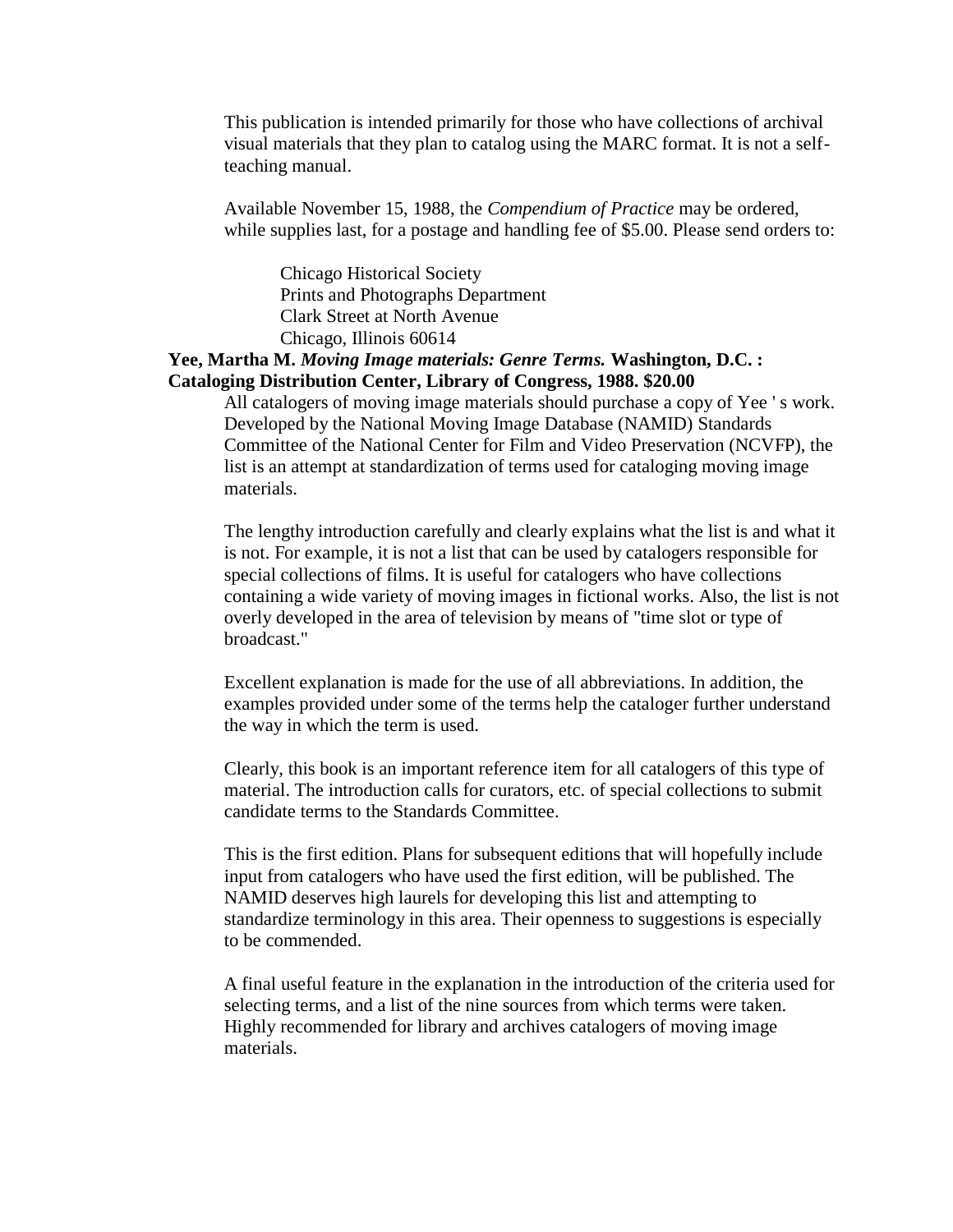Reviewed by Anne Salter Assistant Director, Library and Archives Atlanta Historical Society

## **QUESTIONS AND ANSWERS Edited by Verna Urbanski**

**QUESTION:** How do you handle computer colorized videos of black and white originals? Should we make up an edition statement like "computer colorized version"?

**ANSWER:** In general, do not make up edition statements unless your agency has selected the AACR2 option to do that consistently. If an edition statement is present on the item then of course it should be transcribed. In either case, it is not appropriate to just say "col." in the physical description because that means something quite different from the situation you are describing.

I would use the term "colorized" to mean a black and white film that has been computer processed to instill color that was not present when the film was made. There would be nothing wrong with using "computer colorized" rather than just "colorized" if a fuller phrase seems more appropriate. If more information than this is needed, include it in a note. --- Urbanski

**QUESTION:** I recently cataloged a title with two compact laser optical disks. It was accompanied by two floppy disks and a manual. It raised several interesting questions:

- 1. I did not have equipment available to run the compact disks to see the presentation of the title. So I took the title from the disk itself. However, this disk did not have a "label" as such. How should I construct the title note since "title from label" isn't quite true and "title from compact disk" could mean I viewed a display of the disk's content while it was running on the player?
- 2. How do I handle the two types of disks in one physical description? And, can I put all the system requirements for both disks in one note?
- 3. Do I need to include a note that the laser optical disk is a compact disk?
- 4. The manual is version 3.8 and the floppies are 4.0. Can I combine this on one note?
- 5. The title varies a bit between each of the three components. Do I need to make an added entry for each title?
- 6. I know the data for area 3 (File characteristics area) for both the laser optical disks and the floppies. Can I include both in area 3?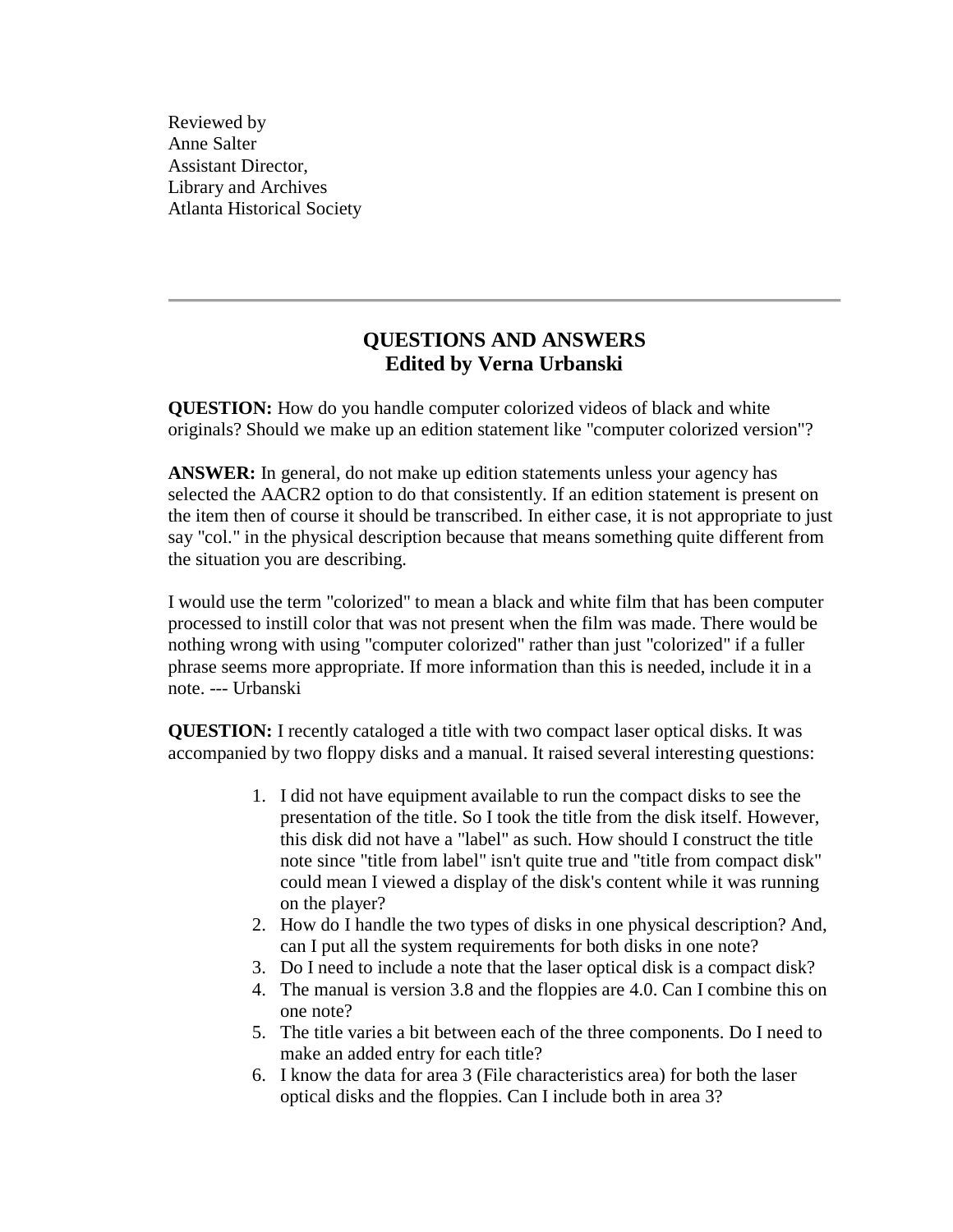## **ANSWER:**

- 1. "Title from label" doesn't seem appropriate in this case. Especially in view of the careful definition of "label" at 9.0B1. "Title from compact disk" would probably be properly understood by most of your audience. " Title from surface of compact disk," "Title from label area of compact disk," "Title from face of compact disk" would all seem to be reasonable options.
- 2. Treat the compact laser optical disks as the principal media and the floppies as accompanying disks. This is one of the instances when further description of the accompanying material in the physical description area is helpful.

2 computer laser optical disks ; 4 3/4 in. + 2 computer disks (double density, double sided, 5 1/4 in.) + 1 manual (140 p. ; 22 cm.)

One system requirements note for the entire set of materials seems reasonable.

- 3. I don't think a note saying it is a compact disk is necessary since the "4 3/4 in." is there to show the size.
- 4. Yes, these can go together in one note. Just be sure it is clear which is which.
- 5. If the information changes in the first five words, it is a good idea to make an added entry. After that use judgment. If it is a title that reasonably could be anticipated as an access point, add it.
- 6. No. Area 3 should contain the file characteristics of the primary item being described, in this case the compact computer laser optical disks.

---Urbanski

**QUESTION:** Recently our library has been acquiring "artists' books." These are pieces which are intended as visual objects but resemble the traditional form of the book. Some are boxes, triangles, even plaster. For example, a miniature "book" made of hinged sheets of brass that are sculpted and have printed material adhered to the surface. Another consists of printed material on cards which have slots in them. The "book" is to be assembled into a one foot high sculpture. There is also a set of triangles which fold together to be read. Another interesting piece is a "book" made of plaster. It actually looks like a book, but cannot be opened. I have trouble believing that these should be treated as books for the purposes of coding and describing them. What would you suggest? I have learned that the term "artists' book" is usually applied by dealers to the type of material where form rather than content is the focus. But there is controversy over the terminology in the fine book community.

These materials are usually made in small quantities, but are purchased from book dealers. We house them in special collections. Author and publisher/ manufacturer information is often in accompanying material. For examples, see OCLC records: #17476419, #11747733, #17995300, #17487301, #17282198, #18028975.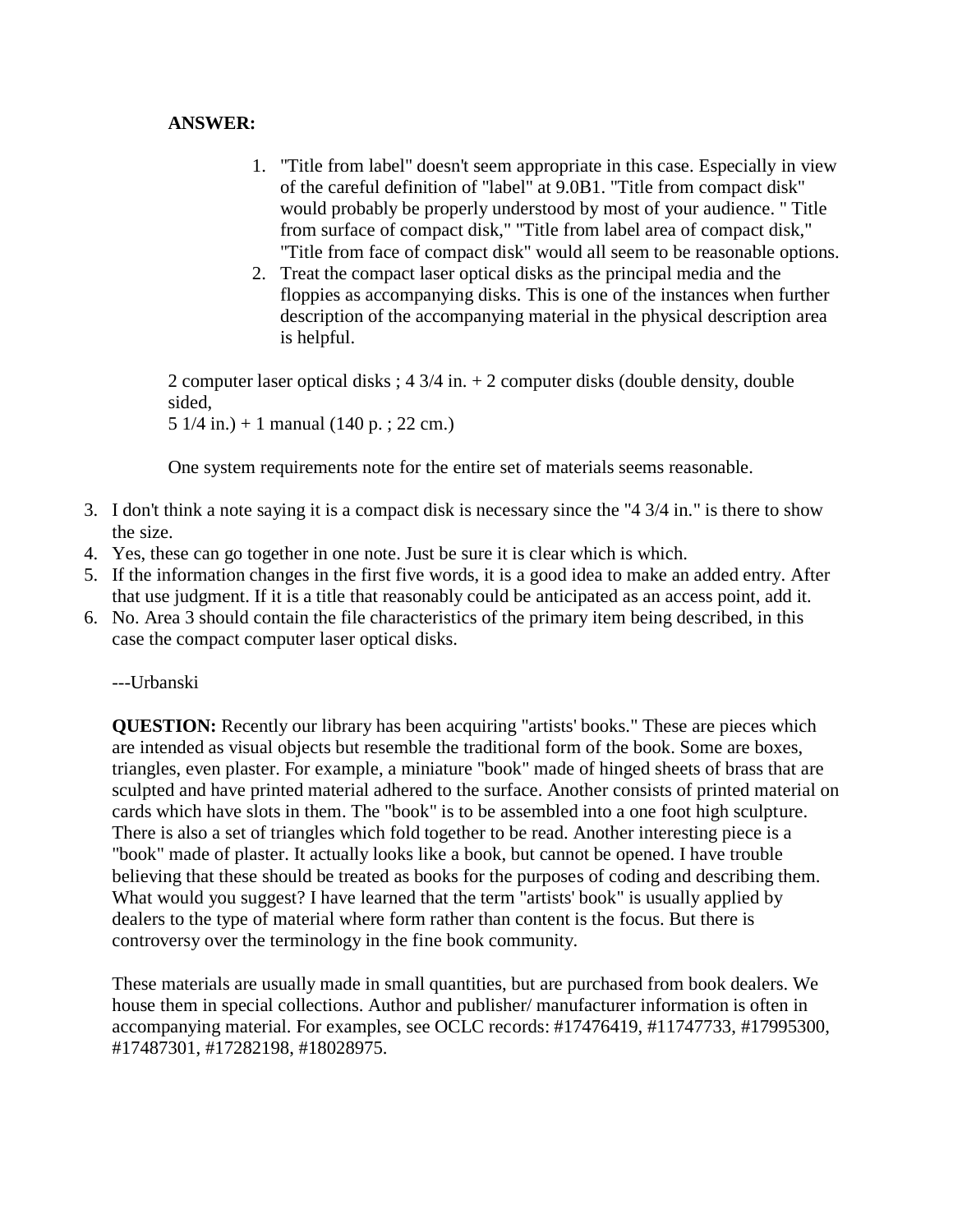**ANSWER:** I suspect that this material exists on a continuum ranging from things that everyone would call a book to things no one would call a book. How they are coded would vary accordingly. For things that are very book-like I would use chapter 2 of AACR2 and catalog using the books format. For items that are only marginally associated with a book, I would shift to the visual materials format and code type and type mat "r" for realia and catalog following chapter 10. What to do with the subject heading "Artists' books" is a bit of a stunner! Having the term "book" in the subject makes it seem a contradiction to then use it on a record coded for realia. The scope note indicates that: "Here are entered books which are produced by artists and intended as visual art objects as well as works about such books. Works about books richly illustrated with original prints by well-known artists and published in limited editions are entered under Artists' illustrated books." This may be one of the times when a term that is not terribly accurate will just have to be used if the agency is going to keep these together. Paul Weiss, Assistant Principal Subject Cataloger at LC, comments:

...I'm sorry to say...we haven't yet come fully to grips with this problem ourselves....We have been applying the heading [i.e., "Artists' books"] rather loosely to cover the whole gamut of non-traditional book material, from those items that are very book-like to those such as "Wind wings" [LCCN 86-1462693 that are really objects rather than books....As we gain more experience with this type of material we may find it necessary to refine our practice.

---Urbanski

**QUESTION:** Would you say that the change in rule 22.2C does not apply to performers? For example, I am currently establishing the name of an actor named Tom Keene, who may have also worked under the names George Duryea and Richard Powers. I could see arguing that performers are not authors in the strictest sense, or, was the intent of the rule to cover only writers?

**ANSWER:** When we say "pseudonym" we refer to writers, e.g., no one would ever refer to "Marilyn Monroe" as a pseudonym. That's the understanding we've had all along about the terminology already used in the rule, and our action to correct the problem caused by "predominant" had no bearing on the definition of "pseudonym." --- Ben Tucker

**QUESTION:** How do you treat the author of a guide that accompanies a set of sound cassettes? The name only appears buried after the foreword. This is a multipart item with different names on each separate cassette. Should we consult LCRI 7.7B6, 8.7B6? It indicates that the writers of guides should be ignored.

**ANSWER:** LCRI 7.7B6, 8.7B6 would not be applied for chapter 6 materials. But even with chapter 7 and 8 material a note indicating who did a manual is ok, if in your judgment it is needed . LC ' s rule interpretation means that this information should not be in the credits note. It should be in the note for accompanying material, 7.7B11, or 8.7B11. I very rarely trace the author of a guide in this situation unless the guide is very substantial. --- Urbanski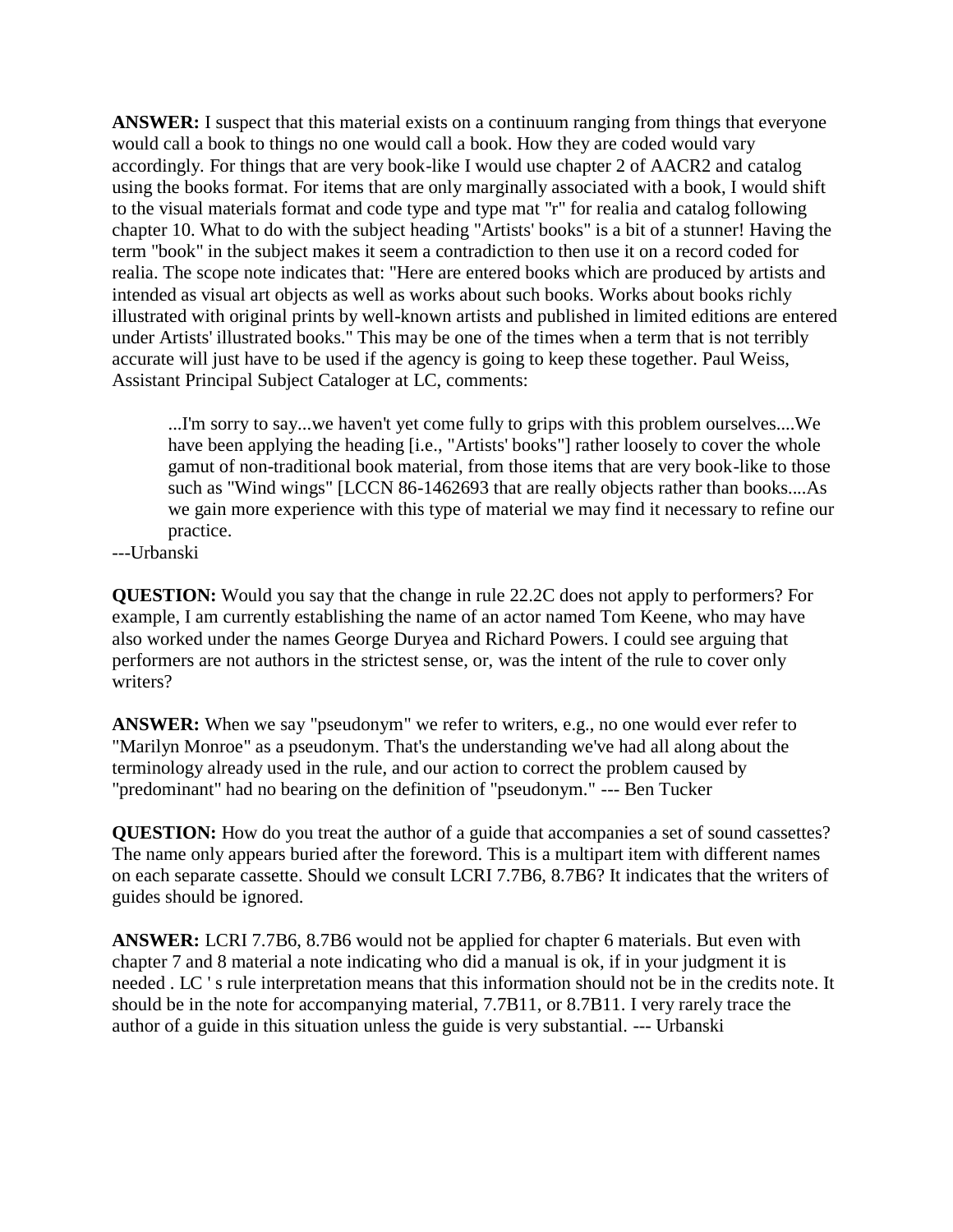**QUESTION:** In cataloging videorecordings, can a cataloger combine the information found at the beginning of the recording and the end of the recording for transcription to the title, area of responsibility and place/publisher area?

**ANSWER:** Yes. That is the only way to get complete information most of the time. I often reorder the information to a consistent pattern. I usually list the corporate bodies first with their functions and then add personal names for people with overall responsibility for the final product as described in LCRI 7.1F1. (... / [presented by] Society for the Protection of Flying Creatures ; produced by Chiroptera Cinematics ; directed by I.M.A. Byrd ; produced by O.W. Lish ; written by C. DaButterfly). --- Urbanski

**QUESTION:** How do you handle information that is unreadable? For instance, dates that are too fuzzy to discern, or title presentations that are too large for the video screen and run off either side.

**ANSWER:** I transcribe as nearly as possible what I think is there but can't be seen. There is some risk involved in doing this. If you want, a note can be added to the cataloging saying that the information was in part unreadable. Input the record at level I. Bracket in a question mark with the date if you are unsure of it. --- Urbanski

## **MEMBERSHIP APPLICATION FORM**

TO APPLY FOR MEMBERSHIP IN OLAC OR TO RENEW YOUR MEMBERSHIP, XEROX THE FORM BELOW AND SEND IT TO THE OLAC TREASURER.

\* \* \* \* \* \* \* \* \* \* \* \* \* \* \* \* \* \* \* \* \* \* \* \* \* \* \* \* \* \* \* \* \* \* \* \* \* \* \* \* \* \* \* \* \* \* \* \* \* \* \* \* \* \* \* \* \* \* \* \* \* \* \* \* \* \* \* \* \* \*

Membership in Online Audiovisual Catalogers is available for single or multiple years. The member year is from January 1 through December 31. Membership includes a subscription to *OLAC Newsletter*.

Membership rates:

| Institution       | Person | Institution | Person  | Institution | Person  |
|-------------------|--------|-------------|---------|-------------|---------|
| US<br>\$36.00     | \$7.00 | \$13.00     | \$13.00 | \$25.00     | \$18.00 |
| Non-US<br>\$42.00 | \$9.00 | \$15.00     | \$17.00 | \$29.00     | \$24.00 |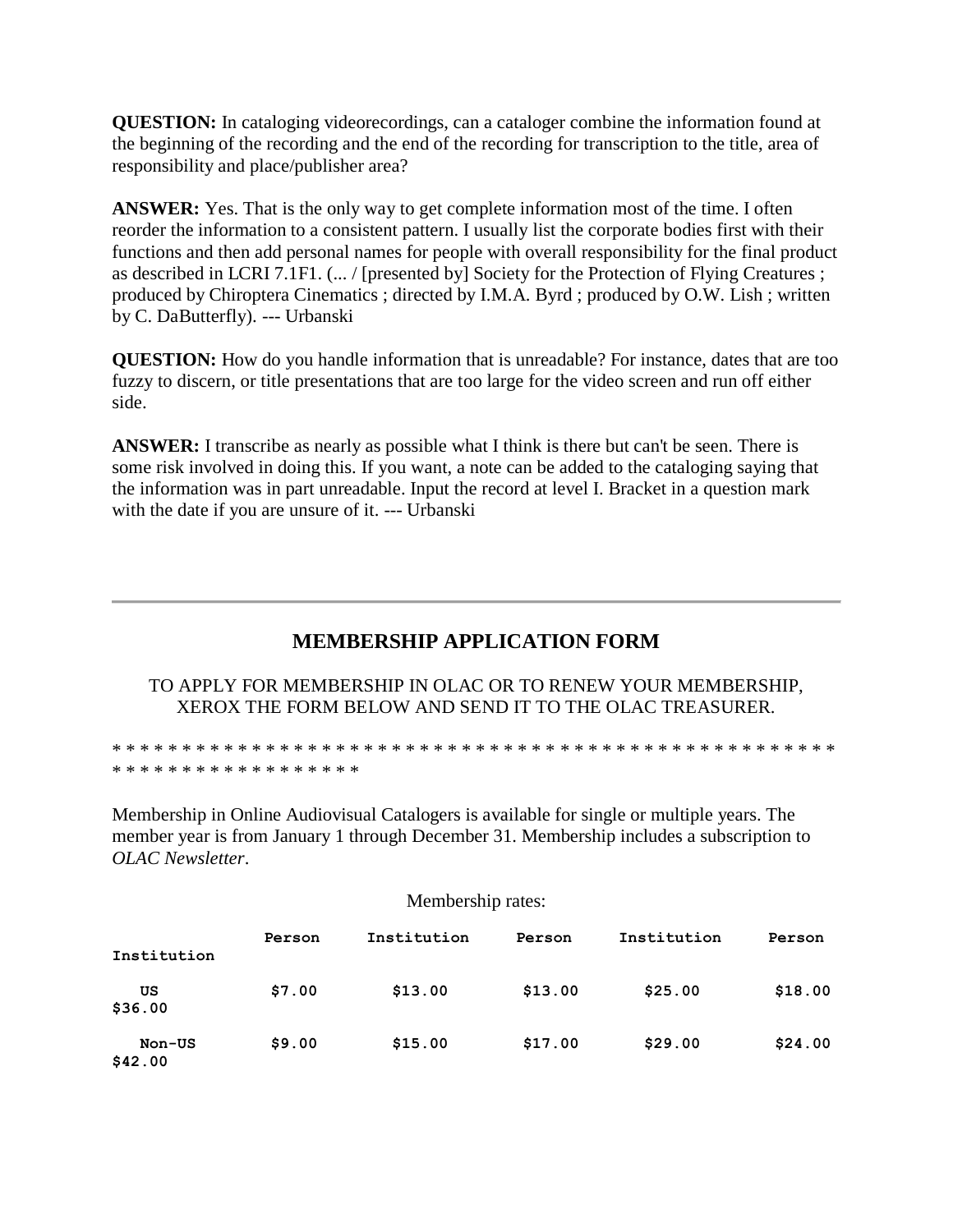Please circle the amount above that you are enclosing: fill out the application below; make checks (in US funds only) payable to: ONLINE AUDIOVISUAL CATALOGERS and mail to:

> Catherine Leonardi OLAC Treasurer 3604 Suffolk Durham, NC 27707

\* \* \* \* \* \* \* \* \* \* \* \* \* \* \* \* \* \* \* \* \* \* \* \* \* \* \* \* \* \* \* \* \* \* \* \* \* \* \* \* \* \* \* \* \* \* \* \* \* \* \* \* \* \* \* \* \* \* \* \* \* \* \* \* \* \* \* \* \* \*

DATE:

NAME:

JOB TITLE:

INSTITUTION:

INSTITUTION ADDRESS:

HOME ADDRESS: (optional)

Circle preferred address: HOME // INSTITUTION

AREAS OF INTEREST: (check all that apply)

\_\_\_\_\_\_ AV Materials \_\_\_\_\_\_ Graphics \_\_\_\_\_\_ Maps \_\_\_\_\_\_ Computer Files \_\_\_\_\_\_\_ Sound Recordings  $\frac{3 - D}{2}$ 

UTILITY USED (circle): OCLC // RLIN // WLN // UTLAS // OTHER

LOCAL SYSTEM (specify):

ARE YOU INTERESTED IN SERVING ON AN OLAC COMMITTEE? \_\_\_\_\_ Yes  $\overline{N}$ o ARE YOU INTERESTED IN PLANNING AN OLAC CONFERENCE? \_\_\_\_\_\_ Yes \_\_\_\_\_ No

CHECK HERE IF YOU DO NOT WANT YOUR NAME: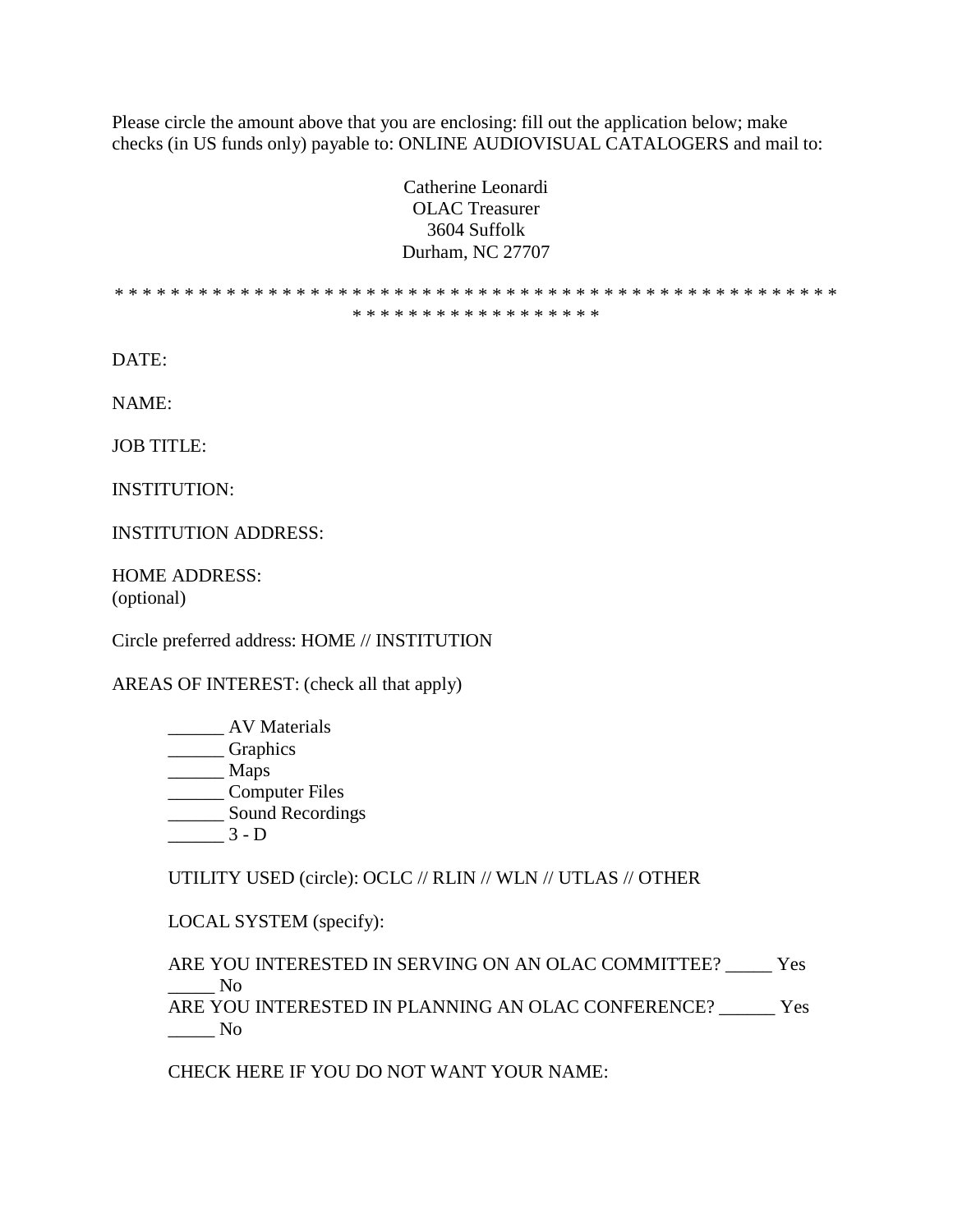## \_\_\_\_\_ IN THE OLAC DIRECTORY \_\_\_\_\_ ON MAILING LISTS SOLD TO AV ORGS

### **The** *OLAC NEWSLETTER*

is a quarterly publication of Online Audiovisual Cataloger, Inc. appearing in March, June, September, and December.

Missing issues must be claimed no later than three months after the month of issue. Claiming deadlines are: June 30 (March issue); September 30 (June issue); December 31 (September issue); and March 31 (December issue.)

### ISSN: 0739-1153

### *OLAC Newsletter* **EDITORIAL STAFF**

 **EDITOR-IN-CHIEF CLAIMS, BACK ISSUES, SUBSCRIPTIONS Grace Agnew Catherine Leonardi 1903 Edinburgh Terrace OLAC Treasurer Atlanta, GA 30307 3604 Suffolk Durham, NC 27707 NEWS AND ARTICLES EDITOR CONFERENCE REPORTS EDITOR** Barbara L. DeCoster **Anna S.** (Bobby) **Ferguson Library Media Center Louisiana State Library Bellvue Community College 760 Riverside North 300 Landerholm Circle S.E. Baton Rouge, LA 70821 Bellvue, WA 98007 BOOK REVIEW EDITOR QUESTIONS & ANSWERS EDITOR Anne A. Salter Verna Urbanski Atlanta Historical Society Thomas G. Carpenter Library 3101 Andrews Dr. University of North Florida Atlanta, GA 30305 P.O. Box 17605 Jacksonville, FL 32245- 7605**

Materials for publication in the *OLAC Newsletter* should be sent to the appropriate editor. Persons wishing to review books are invited to write to Anne Salter indicating their